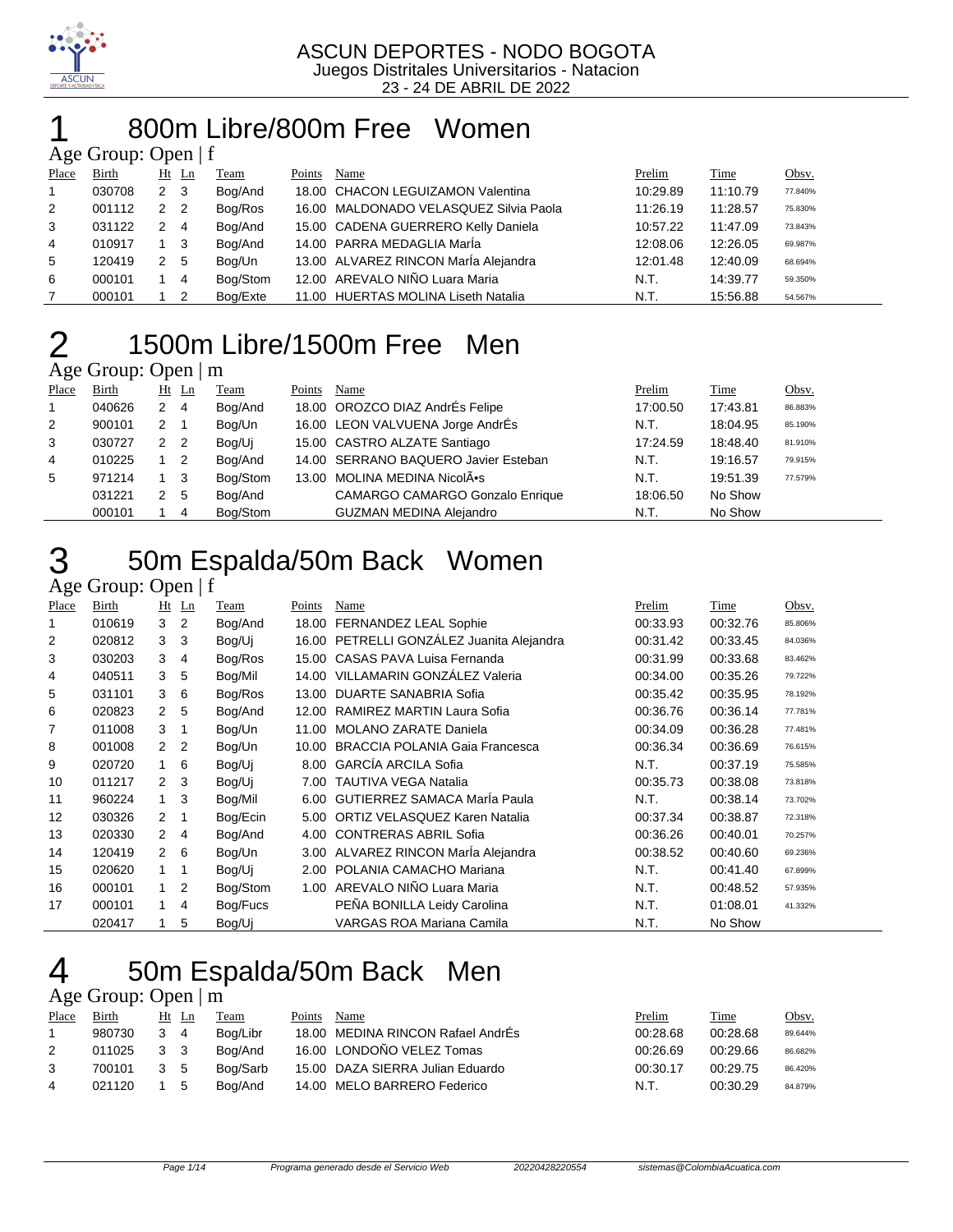

Juegos Distritales Universitarios - Natacion 23 - 24 DE ABRIL DE 2022

|                   | 50m Espalda/50m Back Age Group: OPEN   M<br>Continuing Event: 4 |              |                |          |  |                                      |          |          |         |  |  |
|-------------------|-----------------------------------------------------------------|--------------|----------------|----------|--|--------------------------------------|----------|----------|---------|--|--|
| 5                 | 000325                                                          | $\mathbf{2}$ | 3              | Bog/And  |  | 13.00 PEREIRA HURTADO Daniel Eduardo | 00:32.43 | 00:30.68 | 83.801% |  |  |
| 6                 | 031119                                                          | 3            | - 6            | Bog/Saba |  | 12.00 SERRANO ALVAREZ AndrÉs Felipe  | 00:31.49 | 00:31.32 | 82.088% |  |  |
| 7                 | 010312                                                          | 1            | $\overline{4}$ | Bog/Mil  |  | 11.00 MUÑOZ COTES Willmar Arley      | N.T.     | 00:32.61 | 78.841% |  |  |
| 8                 | 030325                                                          |              |                | Bog/Libr |  | 10.00 BEJARANO BELTRAN Miquel Angel  | N.T.     | 00:36.80 | 69.864% |  |  |
| 9                 | 010819                                                          |              | $1\quad 2$     | Bog/Stom |  | 8.00 BERMUDEZ RIVERA Juan Manuel     | N.T.     | 00:38.29 | 67.145% |  |  |
| 10                | 000201                                                          |              | $1 \quad 3$    | Bog/Stom |  | 7.00 LADINO NINO Thomas Hassir       | N.T.     | 00:39.03 | 65.872% |  |  |
| 11                | 000101                                                          | $\mathbf{2}$ | 5              | Bog/Un   |  | 6.00 SALAZAR APONTE Daniel Ernesto   | N.T.     | 00:39.62 | 64.891% |  |  |
| $12 \overline{ }$ | 000101                                                          |              | 2 <sub>2</sub> | Bog/Exte |  | 5.00 CARO LOMBANA Santiago           | N.T.     | 00:39.67 | 64.810% |  |  |
| 13                | 000101                                                          | $\mathbf{2}$ | -1             | Bog/Pilo |  | 4.00 ZARETSKY GARCIA Juan Jacobo     | N.T.     | 00:42.45 | 60.565% |  |  |
|                   | 940223                                                          | 3            |                | Bog/Mil  |  | <b>GONZÁLEZ GARZÓN Sebastian</b>     | 00:30.21 | No Show  |         |  |  |
|                   | 000201                                                          | $\mathbf{2}$ | 4              | Bog/Ui   |  | OLIVEROS GODOY Juan Mateo            | 00:33.83 | No Show  |         |  |  |
|                   | 030410                                                          |              | 3 <sub>2</sub> | Bog/Mil  |  | PANTOJA AVILA Luis Felipe            | 00:29.12 | No Show  |         |  |  |
|                   | 000101                                                          | 2            | - 6            | Bog/Exte |  | <b>VELANDIA ORTIZ Juan Manuel</b>    | N.T.     | No Show  |         |  |  |

| 5 | 100m N              |  |
|---|---------------------|--|
|   | Age Group: Open   f |  |

### Mariposa/100m Fly Women

| Place          | Birth  |                | $Ht$ Ln                    | Team     | Points | Name                                 | Prelim   | Time     | Obsv.   |
|----------------|--------|----------------|----------------------------|----------|--------|--------------------------------------|----------|----------|---------|
| $\mathbf 1$    | 020323 | 2 <sub>3</sub> |                            | Bog/And  |        | 18.00 FINO VILLAMIL Laura            | 01:09.12 | 01:11.39 | 83.989% |
| $\overline{2}$ | 010103 |                | $\overline{\phantom{0}}^2$ | Bog/And  |        | 16.00 ALVAREZ CARRILLO Valentina     | N.T.     | 01:14.18 | 80.830% |
| 3              | 031222 | 2              | $\overline{2}$             | Bog/Exte |        | 15.00 MORALES ROJAS Ayelen Sue       | 01:24.64 | 01:16.13 | 78.760% |
| 4              | 000101 | $1 \quad 3$    |                            | Bog/Ros  |        | 14.00 SÁNCHEZ CARDOZO Ingrid Nayibe  | N.T.     | 01:21.52 | 73.553% |
| 5              | 010629 | 2 <sub>5</sub> |                            | Bog/Stom |        | 13.00 VIAFARA GUACANEME Daniela      | 01:27.58 | 01:22.21 | 72.935% |
| 6              | 000101 | 2              | $\overline{1}$             | Bog/Exte |        | 12.00 HUERTAS MOLINA Liseth Natalia  | N.T.     | 01:48.75 | 55.136% |
| $\overline{7}$ | 000101 | $2 \quad 6$    |                            | Bog/Exte |        | 11.00 MONROY HERRERA Maria Alejandra | N.T.     | 02:01.78 | 49.236% |
|                | 010619 | $\mathbf{2}$   | $\overline{4}$             | Bog/And  |        | FERNANDEZ LEAL Sophie                | 01:13.28 | No Show  |         |
|                | 000101 |                | 4                          | Bog/Saba |        | HERNANDEZ PARDO Angie Vanessa        | N.T.     | No Show  |         |

### 100m Mariposa/100m Fly Men

| Place | <b>Birth</b> | Ht            | Ln             | Team     | Points | Name                                        | Prelim   | Time     | Obsv.   |
|-------|--------------|---------------|----------------|----------|--------|---------------------------------------------|----------|----------|---------|
|       | 980730       | 3             | 3              | Bog/Libr | 18.00  | MEDINA RINCON Rafael AndrÉs                 | 00:56.98 | 00:58.63 | 90.312% |
| 2     | 030518       | 3             | 4              | Bog/And  |        | 16.00 COLLAZOS SÁNCHEZ Juan Pablo           | 00:59.03 | 00:59.99 | 88.265% |
| 3     | 040217       | 3             | 2              | Bog/And  |        | 15.00 PULIDO VALERO Santiago AndrÉs         | 01:01.10 | 01:01.07 | 86.704% |
| 4     | 000322       | 3             | 1              | Bog/Saba |        | 14.00 RODRIGUEZ RODRIGUEZ Santiago          | 01:01.17 | 01:01.68 | 85.846% |
| 5     | 030720       | 3             | 5              | Bog/Sarb | 13.00  | <b>RINCON HERNANDEZ Franz David</b>         | 01:01.11 | 01:02.82 | 84.288% |
| 5     | 010718       | $\mathcal{P}$ | 3              | Bog/And  |        | 13.00 SANABRIA COTRINO AndrÉs Felipe        | 01:02.42 | 01:02.82 | 84.288% |
| 7     | 040921       | $\mathcal{P}$ | 6              | Bog/Ros  | 11.00  | PINILLA BOHORQUEZ Juan Camilo               | 01:04.19 | 01:04.19 | 82.489% |
| 8     | 990127       | 3             | - 6            | Bog/Stom |        | 10.00 TORRES ROMERO Alvaro Andres Alejandro | 01:01.89 | 01:05.27 | 81.125% |
| 9     | 020517       | $\mathcal{P}$ | -1             | Bog/Libr |        | 8.00 LUNA DURAN Juan Diego                  | 01:04.97 | 01:06.51 | 79.612% |
| 10    | 010625       | 2             | 5              | Bog/Un   | 7.00   | BENAVIDES NUMPAQUE AndrÉs Felipe            | 01:04.59 | 01:06.92 | 79.124% |
| 11    | 990605       | 2             | 2              | Bog/Un   | 6.00   | RUIZ JOYA Raul David                        | 01:03.37 | 01:07.19 | 78.806% |
| 12    | 010806       | 1             | 4              | Bog/Un   | 5.00   | <b>TRUJILLO RODRIGUEZ William Daniel</b>    | N.T.     | 01:09.12 | 76.606% |
| 13    | 031119       | $\mathcal{P}$ | 4              | Bog/Saba |        | 4.00 SERRANO ALVAREZ AndrÉs Felipe          | 01:03.23 | 01:09.45 | 76.242% |
| 14    | 000101       | 1             | 3              | Bog/Exte |        | 3.00 CARO LOMBANA Santiago                  | N.T.     | 01:40.28 | 52.802% |
|       | 031007       |               | $\overline{2}$ | Bog/Mil  |        | NARANJO MEDINA Javier Aleiandro             | N.T.     | No Show  |         |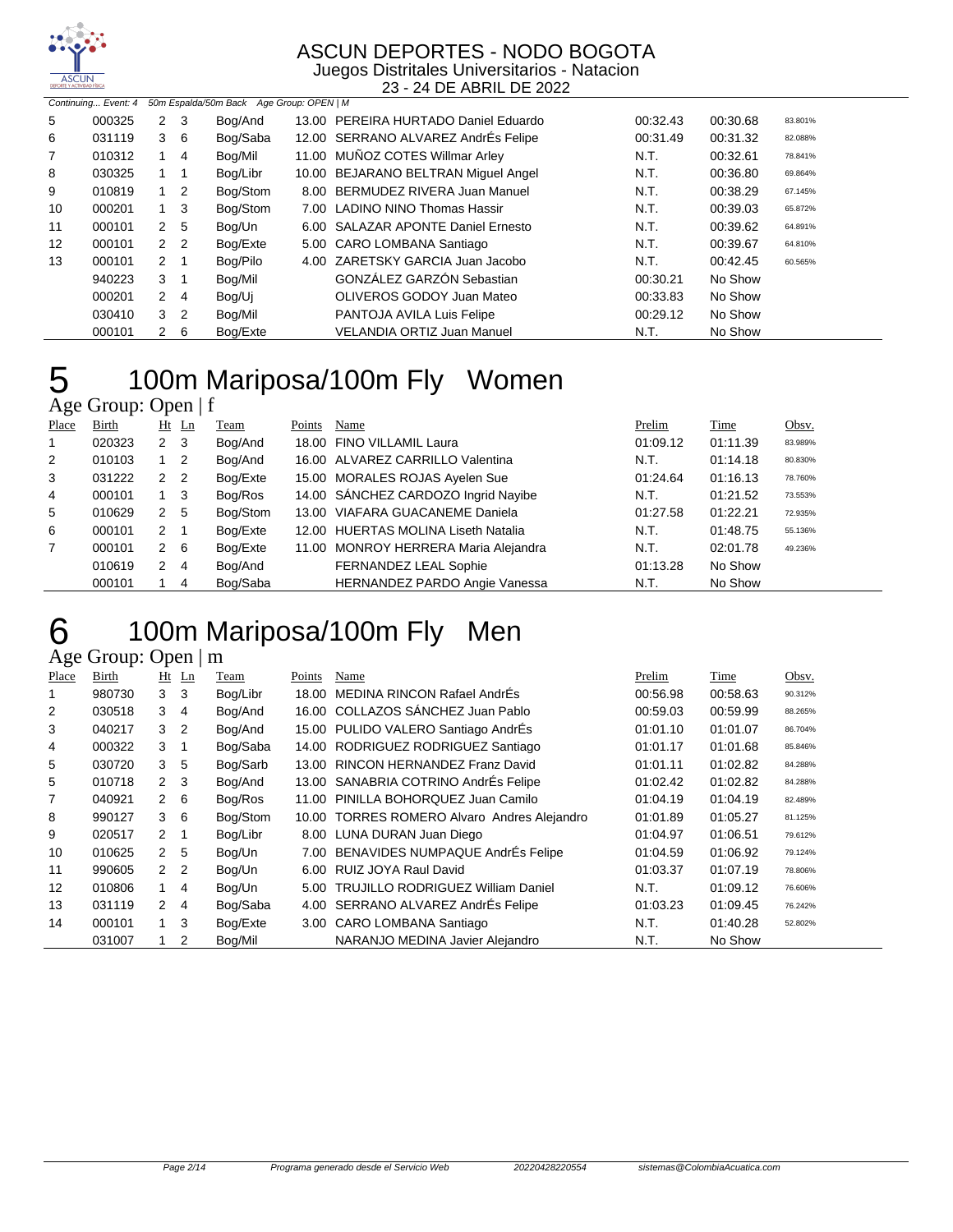

# 7 200m Espalda/200m Back Women

|                | Age Group: Open $ f $ |                |         |          |        |                                     |          |                     |         |
|----------------|-----------------------|----------------|---------|----------|--------|-------------------------------------|----------|---------------------|---------|
| Place          | Birth                 |                | $Ht$ Ln | Team     | Points | Name                                | Prelim   | Time                | Obsv.   |
| 1              | 030203                | 2 3            |         | Bog/Ros  |        | 18.00 CASAS PAVA Luisa Fernanda     | 02:24.61 | 02:33.85            | 86.864% |
| 2              | 010619                | $\mathbf{2}$   | -4      | Bog/And  |        | 16.00 FERNANDEZ LEAL Sophie         | 02:34.95 | 02:35.45            | 85.970% |
| 3              | 011008                | 2 <sub>2</sub> |         | Bog/Un   |        | 15.00 MOLANO ZARATE Daniela         | 02:35.34 | 02:40.48            | 83.275% |
| 4              | 031101                | $2 \quad 1$    |         | Bog/Ros  |        | 14.00 DUARTE SANABRIA Sofia         | 02:46.78 | 02:44.88            | 81.053% |
| 5              | 040511                | 2 <sub>5</sub> |         | Bog/Mil  |        | 13.00 VILLAMARIN GONZALEZ Valeria   | 02:41.91 | 02:49.68            | 78.760% |
| 6              | 010928                |                | -5      | Bog/Bosg |        | 12.00 ALDANA ARCINIEGAS Angie Sofia | N.T.     | 02:50.96            | 78.170% |
| $\overline{7}$ | 020330                |                | 4       | Bog/And  |        | 11.00 CONTRERAS ABRIL Sofia         | 03:05.24 | 03:10.71            | 70.075% |
| 8              | 000101                | $1\quad 2$     |         | Bog/Exte |        | 10.00 HUERTAS MOLINA Liseth Natalia | N.T.     | 04:10.18            | 53.418% |
|                | 030326                | $\mathbf{2}$   | - 6     | Bog/Ecin |        | ORTIZ VELASQUEZ Karen Natalia       | 02:47.83 | <b>Disqualified</b> |         |
|                | 031122                | 1 3            |         | Bog/And  |        | CADENA GUERRERO Kelly Daniela       | 02:50.14 | No Show             |         |

# 200m Espalda/200m Back Men

Age Group: Open | m

| Place | Birth  | $Ht$ Ln                    | Team    | Points | Name                                | Prelim   | Time     | Obsv.   |
|-------|--------|----------------------------|---------|--------|-------------------------------------|----------|----------|---------|
|       | 030518 | $\overline{\phantom{0}}^2$ | Bog/And |        | 18.00 COLLAZOS SÁNCHEZ Juan Pablo   | 02:15.94 | 02:19.81 | 83.256% |
| 2     | 040217 | $\overline{4}$             | Bog/And |        | 16.00 PULIDO VALERO Santiago AndrÉs | 02:15.59 | 02:22.64 | 81.604% |
| 3     | 010312 | - 5                        | Bog/Mil |        | 15.00 MUÑOZ COTES Willmar Arley     | N.T.     | 02:36.10 | 74.568% |
| 4     | 011222 |                            | Bog/And |        | 14.00 RAMIREZ TRIANA Esteban        | N.T.     | 02:50.04 | 68.454% |
|       | 030410 |                            | Bog/Mil |        | PANTOJA AVILA Luis Felipe           | 02:12.61 | No Show  |         |

### 100m Pecho/100m Breast Women Age Group: Open | f

| Place | Birth  | Ht Ln | Team    | Points | Name                               | <u>Prelim</u> | <b>Time</b>  | Obsv.   |
|-------|--------|-------|---------|--------|------------------------------------|---------------|--------------|---------|
|       | 011025 | -3    | Bog/Ros |        | 18.00 GOMEZ MARTINEZ Laura Mariana | 01:16.22      | 01:19.51     | 88.127% |
| 2     | 010917 | 4     | Bog/And |        | 16.00 PARRA MEDAGLIA MarÍa         | 01:18.17      | 01:21.94     | 85.514% |
| 3     | 030708 |       | Bog/And |        | 15.00 CHACON LEGUIZAMON Valentina  | 01:28.59      | 01:30.57     | 77.366% |
| 4     | 960224 | 5     | Bog/Mil |        | 14.00 GUTIERREZ SAMACA MarÍa Paula | N.T.          | 01:33.53     | 74.917% |
|       | 000101 |       | Bog/Ros |        | <b>ZAMBRANO SANCHEZ Natalia</b>    | N.T.          | Disqualified |         |

### 100m Pecho/100m Breast Men

| Place | Birth  |                | $Ht$ Ln        | Team     | Points | Name                                     | Prelim   | Time     | Obsv.   |
|-------|--------|----------------|----------------|----------|--------|------------------------------------------|----------|----------|---------|
|       | 921010 | 3 <sub>3</sub> |                | Bog/Exte | 18.00  | MAHECHA PINTO Carlos Arturo              | 01:02.32 | 01:04.50 | 92.915% |
| 2     | 000229 | 3              | $\overline{4}$ | Bog/Stom | 16.00  | GONZÃ.LEZ CARMONA Oscar Ivan             | 01:07.82 | 01:08.66 | 87.285% |
| 3     | 020220 | 3 <sub>2</sub> |                | Bog/Fucs |        | 15.00 AGUILAR RIVERA Samuel              | 01:11.69 | 01:08.80 | 87.108% |
| 4     | 011025 | 2 <sub>3</sub> |                | Bog/And  |        | 14.00 LONDOÑO VELEZ Tomas                | 01:17.85 | 01:10.00 | 85.614% |
| 5     | 000819 |                | 4              | Bog/Un   |        | 13.00 ARANGO MEDINA Sebastian            | N.T.     | 01:10.37 | 85.164% |
| 6     | 000101 | $1 \quad$      | -3             | Bog/And  |        | 12.00 TELLO CLAVIJO Manuel Ricardo       | N.T.     | 01:13.24 | 81.827% |
| 7     | 011125 | $3\quad 6$     |                | Bog/Ui   |        | 11.00 CORBA ALFONSO Christian            | 01:17.32 | 01:17.07 | 77.760% |
| 8     | 030627 | $3 \quad 1$    |                | Bog/And  |        | 10.00 VILLAMARIN AMEZQUITA Sergio AndrÉs | 01:16.82 | 01:17.15 | 77.680% |
| 9     | 021230 | 3 <sub>5</sub> |                | Bog/Mil  |        | 8.00 LASSO RAMIREZ Santiago              | 01:15.21 | 01:22.39 | 72.739% |
| 10    | 000101 | 2 <sub>5</sub> |                | Bog/Un   |        | 7.00 MORALES PEREZ David Santiago        | N.T.     | 01:28.63 | 67.618% |
| 11    | 000101 | $2 \quad 1$    |                | Bog/Pilo |        | 6.00 ACOSTA PANTANO Juan Felipe          | N.T.     | 01:31.22 | 65.698% |
|       | 010726 | $1\quad 2$     |                | Bog/Ui   |        | <b>MORENO MORENO Angel</b>               | N.T.     | No Show  |         |
|       | 860603 | 2              | 4              | Bog/Exte |        | TELLEZ SÁNCHEZ Roberto                   | N.T.     | No Show  |         |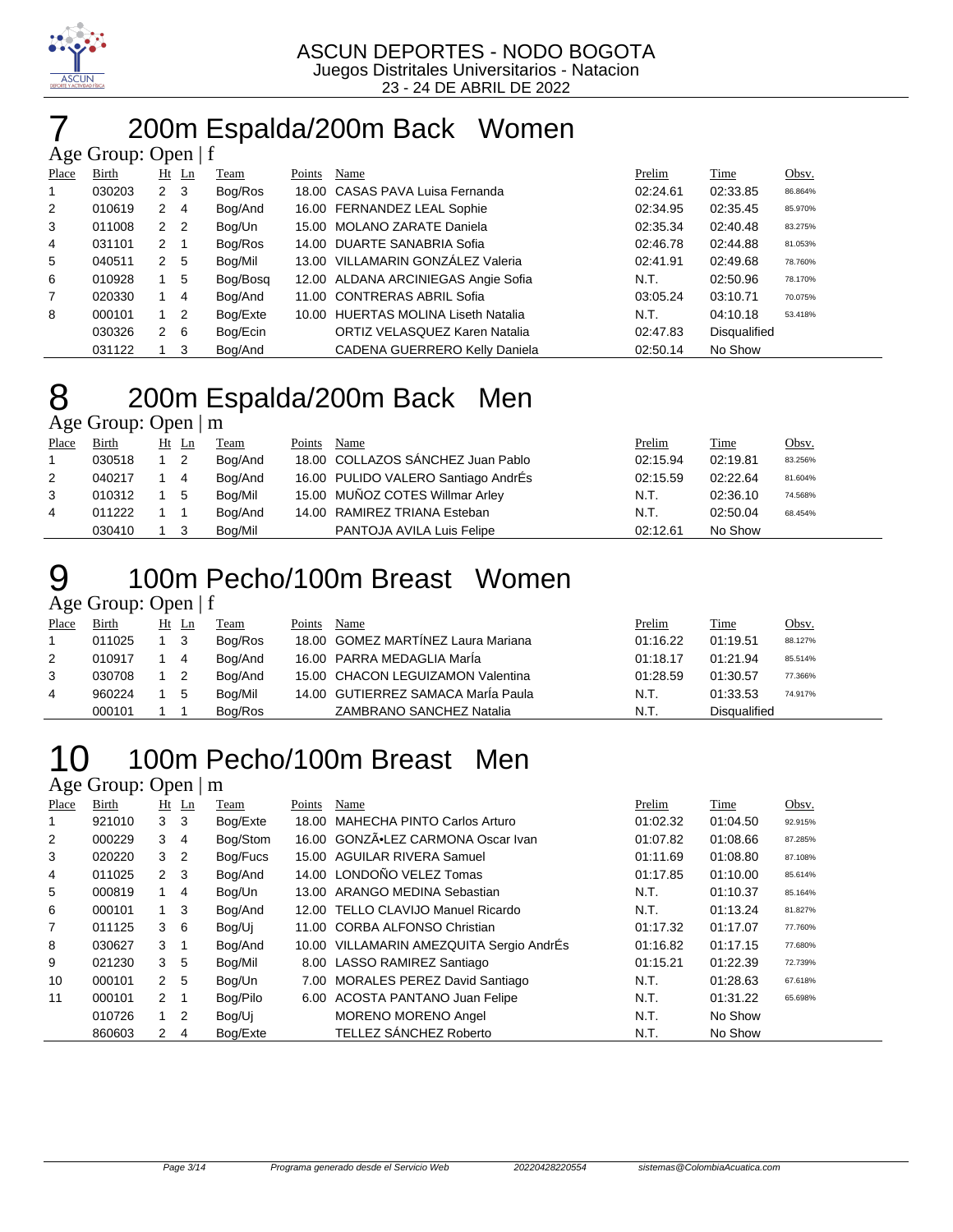

#### 50m Libre/50m Free Women  $\Delta$ ge Group: Open | f

|                | $\Delta g v$ Oroup. Open   1 |                |                |          |        |                                       |          |          |         |
|----------------|------------------------------|----------------|----------------|----------|--------|---------------------------------------|----------|----------|---------|
| Place          | <b>Birth</b>                 |                | $Ht$ Ln        | Team     | Points | Name                                  | Prelim   | Time     | Obsv.   |
| 1              | 001008                       | 5              | $\overline{4}$ | Bog/Un   | 18.00  | <b>BRACCIA POLANIA Gaia Francesca</b> | 00:28.37 | 00:29.04 | 86.467% |
| 2              | 031222                       | $\overline{4}$ | 3              | Bog/Exte | 16.00  | MORALES ROJAS Ayelen Sue              | 00:30.10 | 00:29.28 | 85.758% |
| 3              | 011025                       | 5              | 5              | Bog/Ros  | 15.00  | <b>GOMEZ MARTÍNEZ Laura Mariana</b>   | 00:28.64 | 00:29.56 | 84.946% |
| 4              | 020823                       | 4              | 4              | Bog/And  | 14.00  | RAMIREZ MARTIN Laura Sofia            | 00:30.22 | 00:30.14 | 83.311% |
| 5              | 010103                       | $\overline{2}$ | 5              | Bog/And  | 13.00  | ALVAREZ CARRILLO Valentina            | N.T.     | 00:30.41 | 82.572% |
| 6              | 020323                       | 5              | 1              | Bog/And  | 12.00  | FINO VILLAMIL Laura                   | 00:29.69 | 00:30.51 | 82.301% |
| $\overline{7}$ | 030203                       | 5              | $\overline{2}$ | Bog/Ros  | 11.00  | CASAS PAVA Luisa Fernanda             | 00:28.51 | 00:30.68 | 81.845% |
| 8              | 010629                       | $\overline{4}$ | $\overline{2}$ | Bog/Stom | 10.00  | <b>VIAFARA GUACANEME Daniela</b>      | 00:30.31 | 00:30.87 | 81.341% |
| 9              | 020720                       | 1              | 2              | Bog/Uj   | 8.00   | <b>GARCÍA ARCILA Sofia</b>            | N.T.     | 00:30.97 | 81.078% |
| 10             | 020812                       | 5              | 3              | Bog/Uj   | 7.00   | PETRELLI GONZÁLEZ Juanita Alejandra   | 00:27.39 | 00:31.21 | 80.455% |
| 11             | 050103                       | $\overline{4}$ | 5              | Bog/Ecin | 6.00   | <b>CIFUENTES MELO Lucy Alejandra</b>  | 00:30.64 | 00:31.93 | 78.641% |
| 12             | 010928                       | $\overline{2}$ | 1              | Bog/Bosg | 5.00   | ALDANA ARCINIEGAS Angie Sofia         | N.T.     | 00:31.95 | 78.592% |
| 13             | 011217                       | $\overline{4}$ | 1              | Bog/Uj   | 4.00   | <b>TAUTIVA VEGA Natalia</b>           | 00:30.86 | 00:31.99 | 78.493% |
| 14             | 040511                       | 5              | 6              | Bog/Mil  | 3.00   | VILLAMARIN GONZÁLEZ Valeria           | 00:30.04 | 00:32.12 | 78.176% |
| 15             | 001107                       | $\overline{2}$ | 2              | Bog/Pilo | 2.00   | SARMIENTO RODRIGUEZ Ana Catalina      | N.T.     | 00:32.87 | 76.392% |
| 16             | 000101                       | 3              | 6              | Bog/Ros  | 1.00   | SÁNCHEZ CARDOZO Ingrid Nayibe         | N.T.     | 00:33.51 | 74.933% |
| 17             | 001112                       | 3              | 4              | Bog/Ros  |        | MALDONADO VELASQUEZ Silvia Paola      | 00:32.30 | 00:33.93 | 74.005% |
| 18             | 020620                       | 1.             | 4              | Bog/Uj   |        | POLANIA CAMACHO Mariana               | N.T.     | 00:34.02 | 73.810% |
| 19             | 011110                       | $\overline{2}$ | 6              | Bog/Un   |        | OSPINA ROJAS Sara Sofia               | N.T.     | 00:35.03 | 71.681% |
| 20             | 030326                       | 3              | $\overline{2}$ | Bog/Ecin |        | <b>ORTIZ VELASQUEZ Karen Natalia</b>  | 00:32.89 | 00:35.17 | 71.396% |
| 21             | 000101                       | 3              | 1              | Bog/Ros  |        | ZAMBRANO SANCHEZ Natalia              | N.T.     | 00:43.27 | 58.031% |
| 22             | 000101                       | 2              | 3              | Bog/Fucs |        | PEÑA BONILLA Leidy Carolina           | N.T.     | 01:01.55 | 40.796% |
|                | 031101                       | $\overline{4}$ | 6              | Bog/Ros  |        | <b>DUARTE SANABRIA Sofia</b>          | 00:31.37 | No Show  |         |
|                | 700101                       | 3              | 5              | Bog/Mil  |        | <b>MARTÍNEZ TORRES MarÍa Camila</b>   | 00:35.25 | No Show  |         |
|                | 000101                       | 2              | 4              | Bog/Exte |        | <b>MONROY HERRERA Maria Alejandra</b> | N.T.     | No Show  |         |
|                | 120410                       | 3              | 3              | Bog/Mil  |        | RAMOS MALDONADO Daniela Alejandra     | 00:32.21 | No Show  |         |
|                | 020417                       |                | 3              | Bog/Uj   |        | <b>VARGAS ROA Mariana Camila</b>      | N.T.     | No Show  |         |
|                |                              |                |                |          |        |                                       |          |          |         |

# 12 50m Libre/50m Free Men

| Place | Birth  | Ht             | Ln | Team     | Points | Name                                         | Prelim   | Time     | Obsv.   |
|-------|--------|----------------|----|----------|--------|----------------------------------------------|----------|----------|---------|
| 1     | 921010 | $\overline{7}$ | 3  | Bog/Exte | 18.00  | MAHECHA PINTO Carlos Arturo                  | 00:24.12 | 00:24.39 | 92.333% |
| 2     | 700101 | 6              | 3  | Bog/Sarb | 16.00  | DAZA SIERRA Julian Eduardo                   | 00:25.90 | 00:25.21 | 89.330% |
| 3     | 990127 | 7              | 5  | Bog/Stom | 15.00  | <b>TORRES ROMERO Alvaro Andres Alejandro</b> | 00:25.60 | 00:25.47 | 88.418% |
| 4     | 011222 | 7              | 4  | Bog/And  | 14.00  | RAMIREZ TRIANA Esteban                       | 00:25.27 | 00:25.53 | 88.210% |
| 5     | 700101 | $\overline{7}$ | 2  | Bog/Mil  | 13.00  | LAITON CABREJO Juan David                    | 00:25.46 | 00:25.74 | 87.490% |
| 6     | 021120 | 6              | 1  | Bog/And  | 12.00  | <b>MELO BARRERO Federico</b>                 | 00:26.95 | 00:26.30 | 85.627% |
| 7     | 020220 | $\overline{7}$ | 6  | Bog/Fucs | 11.00  | <b>AGUILAR RIVERA Samuel</b>                 | 00:25.89 | 00:26.41 | 85.271% |
| 8     | 971214 | 6              | 5  | Bog/Stom | 10.00  | MOLINA MEDINA NicolÂ.                        | 00:26.53 | 00:26.44 | 85.174% |
| 9     | 000325 | 7              | 1  | Bog/And  | 8.00   | PEREIRA HURTADO Daniel Eduardo               | 00:25.80 | 00:26.82 | 83.967% |
| 10    | 031119 | 6              | 2  | Bog/Saba |        | 7.00 SERRANO ALVAREZ AndrEs Felipe           | 00:26.26 | 00:26.86 | 83.842% |
| 11    | 000322 | 6              | 4  | Bog/Saba |        | 6.00 RODRIGUEZ RODRIGUEZ Santiago            | 00:26.21 | 00:26.99 | 83.438% |
| 12    | 020813 | $\mathbf{1}$   | 4  | Bog/Uj   | 5.00   | SÂ.NCHEZ BRICENO Juan David                  | N.T.     | 00:27.26 | 82.612% |
| 13    | 001130 | 5.             | 3  | Bog/Ecin | 4.00   | LAFAURIE FONSECA NicolAs                     | 00:27.17 | 00:27.45 | 82.040% |
| 14    | 040921 | 5              | 2  | Bog/Ros  | 3.00   | PINILLA BOHORQUEZ Juan Camilo                | 00:27.61 | 00:27.61 | 81.565% |
| 15    | 030720 | 5              | 4  | Bog/Sarb | 2.00   | RINCON HERNANDEZ Franz David                 | 00:27.58 | 00:27.63 | 81.506% |
| 16    | 990605 | 4              | 1  | Bog/Un   | 1.00   | RUIZ JOYA Raul David                         | N.T.     | 00:27.78 | 81.066% |
| 17    | 010625 | 5              | 1  | Bog/Un   |        | BENAVIDES NUMPAQUE AndrÉs Felipe             | 00:28.28 | 00:28.19 | 79.886% |
| 18    | 011021 | 4              | 3  | Bog/Un   |        | <b>CAMARGO VILLAMIL Julio Roberto</b>        | 00:29.25 | 00:28.23 | 79.773% |
| 19    | 010806 | 2              | 1  | Bog/Un   |        | TRUJILLO RODRIGUEZ William Daniel            | N.T.     | 00:28.66 | 78.576% |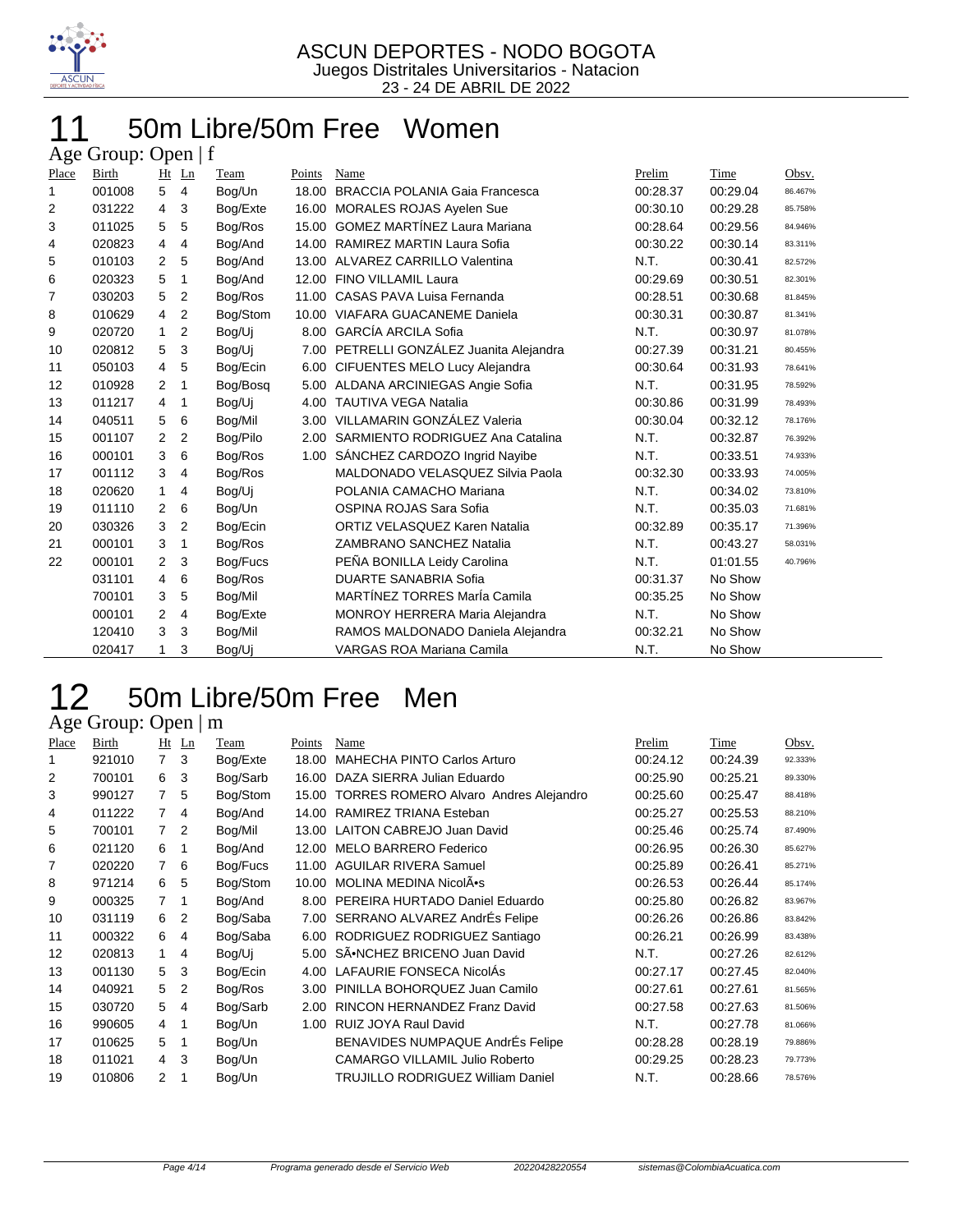

Juegos Distritales Universitarios - Natacion 23 - 24 DE ABRIL DE 2022

| 50m Libre/50m Free Age Group: OPEN   M<br>Continuing Event: 12 |        |                |                |          |                                          |          |          |         |
|----------------------------------------------------------------|--------|----------------|----------------|----------|------------------------------------------|----------|----------|---------|
| 20                                                             | 010122 | $\mathbf{2}$   | $\overline{2}$ | Bog/Pilo | <b>CULUMA VELOZA Daniel Estiben</b>      | N.T.     | 00:29.20 | 77.123% |
| 21                                                             | 970211 |                | 4 5            | Bog/Mil  | <b>GARAVITO CHAPARRO Christian David</b> | N.T.     | 00:29.22 | 77.070% |
| 22                                                             | 000201 | $\mathbf{2}$   | $\overline{4}$ | Bog/Stom | <b>LADINO NINO Thomas Hassir</b>         | N.T.     | 00:30.62 | 73.547% |
| 23                                                             | 010819 | $\mathbf{2}$   | - 6            | Bog/Stom | BERMUDEZ RIVERA Juan Manuel              | N.T.     | 00:32.04 | 70.287% |
| 24                                                             | 000101 | 3              | 5              | Bog/Pilo | ALFONSO GUINARD Juan Felipe              | N.T.     | 00:32.42 | 69.463% |
| 25                                                             | 860603 | 4              | 2              | Bog/Exte | TELLEZ SÁNCHEZ Roberto                   | N.T.     | 00:32.50 | 69.292% |
| 26                                                             | 000101 | 3              | $\overline{4}$ | Bog/Un   | <b>MORALES PEREZ David Santiago</b>      | N.T.     | 00:32.75 | 68.763% |
| 27                                                             | 000101 | $\mathbf{2}$   | -3             | Bog/Pilo | <b>ACOSTA PANTANO Juan Felipe</b>        | N.T.     | 00:32.86 | 68.533% |
| 28                                                             | 000101 | 3              | 6              | Bog/Pilo | ZARETSKY GARCIA Juan Jacobo              | N.T.     | 00:33.84 | 66.548% |
| 29                                                             | 000101 | 3              | -1             | Bog/Exte | CARO LOMBANA Santiago                    | N.T.     | 00:34.26 | 65.733% |
| 30                                                             | 000101 | 3              | $\overline{2}$ | Bog/Pilo | <b>JIMENEZ MEDINA Julian Andres</b>      | N.T.     | 00:35.09 | 64.178% |
|                                                                | 030325 | 1              | $\overline{2}$ | Bog/Libr | BEJARANO BELTRAN Miguel Angel            | N.T.     | No Show  |         |
|                                                                | 020725 | 1.             | 3              | Bog/Un   | CUTIVA Mario                             | N.T.     | No Show  |         |
|                                                                | 011123 | 5              | 6              | Bog/Min  | <b>DUCUARA CIFUENTES Brian Hernan</b>    | 00:29.04 | No Show  |         |
|                                                                | 000101 | 3              | -3             | Bog/Pilo | <b>GARCÍA GUEVARA David Camilo</b>       | N.T.     | No Show  |         |
|                                                                | 940223 | 6              | 6              | Bog/Mil  | GONZÁLEZ GARZÓN Sebastian                | 00:27.05 | No Show  |         |
|                                                                | 010726 | $\overline{2}$ | 5              | Bog/Uj   | <b>MORENO MORENO Angel</b>               | N.T.     | No Show  |         |
|                                                                | 031007 | 5              | 5              | Bog/Mil  | NARANJO MEDINA Javier Alejandro          | 00:28.18 | No Show  |         |
|                                                                | 000201 | $\overline{4}$ | -4             | Bog/Uj   | OLIVEROS GODOY Juan Mateo                | 00:29.96 | No Show  |         |
|                                                                | 000101 | 4              | 6              | Bog/Exte | VELANDIA ORTIZ Juan Manuel               | N.T.     | No Show  |         |

# 200m Comb.Ind/200m Medley Women

#### Age Group: Open | f

| Place | Birth  |                | $Ht$ Ln | Team     | Points | Name                                   | Prelim   | Time     | Obsv.   |
|-------|--------|----------------|---------|----------|--------|----------------------------------------|----------|----------|---------|
|       | 010408 | 2 4            |         | Bog/Un   |        | 18.00 MELO BARRERA Mariana             | 02:33.41 | 02:43.50 | 84.135% |
| 2     | 011008 | 2 <sub>2</sub> |         | Bog/Un   |        | 16.00 MOLANO ZARATE Daniela            | 02:41.98 | 02:45.14 | 83.299% |
| 3     | 031222 | 2              | 5       | Bog/Exte |        | 15.00 MORALES ROJAS Ayelen Sue         | 02:42.20 | 02:51.41 | 80.252% |
| 4     | 001107 | $2 \quad 1$    |         | Bog/Pilo |        | 14.00 SARMIENTO RODRIGUEZ Ana Catalina | 02:43.87 | 02:56.72 | 77.841% |
| 5     | 030708 | 2              | 6       | Bog/And  |        | 13.00 CHACON LEGUIZAMON Valentina      | 02:45.51 | 02:58.72 | 76.970% |
| 6     | 010917 | 1.             | 3       | Bog/And  |        | 12.00 PARRA MEDAGLIA Maria             | 02:49.20 | 02:58.82 | 76.927% |
| 7     | 010928 |                | 2       | Bog/Bosg |        | 11.00 ALDANA ARCINIEGAS Angie Sofia    | N.T.     | 03:08.69 | 72.903% |
|       | 120419 |                | 4       | Bog/Un   |        | ALVAREZ RINCON Maria Alejandra         | 03:05.37 | No Show  |         |
|       | 031122 |                | 5       | Bog/And  |        | CADENA GUERRERO Kelly Daniela          | N.T.     | No Show  |         |
|       | 030203 | $2 \quad 3$    |         | Bog/Ros  |        | CASAS PAVA Luisa Fernanda              | 02:27.19 | No Show  |         |
|       | 120410 |                |         | Bog/Mil  |        | RAMOS MALDONADO Daniela Alejandra      | N.T.     | No Show  |         |

# 200m Comb.Ind/200m Medley Men

| Place          | <b>Birth</b> |                | $Ht$ Ln        | Team     | Points | Name                                   | Prelim   | Time     | Obsv.   |
|----------------|--------------|----------------|----------------|----------|--------|----------------------------------------|----------|----------|---------|
|                | 980730       | 3              | 3              | Bog/Libr |        | 18.00 MEDINA RINCON Rafael AndrEs      | 02:12.10 | 02:21.40 | 85.262% |
| 2              | 020517       | 3              | $\overline{4}$ | Bog/Libr |        | 16.00 LUNA DURAN Juan Diego            | 02:23.60 | 02:25.15 | 83.059% |
| 3              | 040626       | 2              | -3             | Bog/And  |        | 15.00 OROZCO DIAZ AndrÉs Felipe        | 02:39.97 | 02:26.37 | 82.367% |
| 4              | 030720       | 3              | 5              | Bog/Sarb |        | 14.00 RINCON HERNANDEZ Franz David     | 02:27.92 | 02:27.67 | 81.641% |
| 5              | 030727       | 3              | $\overline{2}$ | Bog/Ui   |        | 13.00 CASTRO ALZATE Santiago           | 02:25.34 | 02:28.11 | 81.399% |
| 6              | 021120       | 3              | -1             | Bog/And  |        | 12.00 MELO BARRERO Federico            | 02:28.94 | 02:28.13 | 81.388% |
| $\overline{7}$ | 001130       | 2 <sub>2</sub> |                | Bog/Ecin |        | 11.00 LAFAURIE FONSECA NicolAs         | 02:48.51 | 02:53.70 | 69.407% |
|                | 010625       | 3              | -6             | Bog/Un   |        | BENAVIDES NUMPAQUE AndrÉs Felipe       | 02:36.43 | No Show  |         |
|                | 031221       | 1.             | 2              | Bog/And  |        | <b>CAMARGO CAMARGO Gonzalo Enrique</b> | N.T.     | No Show  |         |
|                | 011125       |                | 4              | Bog/Ui   |        | <b>CORBA ALFONSO Christian</b>         | N.T.     | No Show  |         |
|                | 010726       | 1.             | 3              | Bog/Ui   |        | <b>MORENO MORENO Angel</b>             | N.T.     | No Show  |         |
|                | 031007       | $\mathcal{P}$  | 4              | Bog/Mil  |        | NARANJO MEDINA Javier Alejandro        | 02:42.07 | No Show  |         |
|                |              |                |                |          |        |                                        |          |          |         |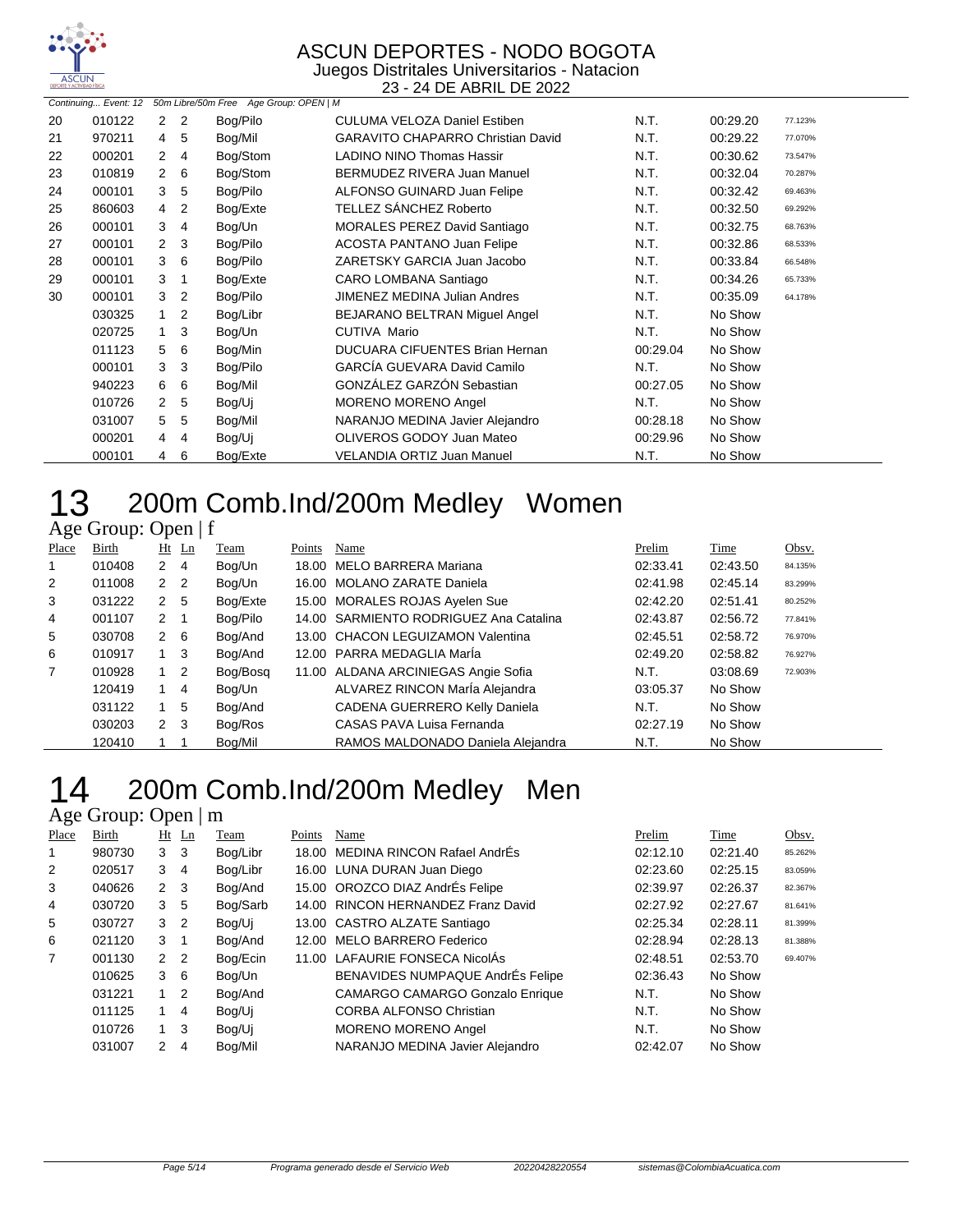

Continuing... Event: 15 4X100m Libre/4X100m Free Age Group: OPEN | F

# 15 4X100m Libre/4X100m Free Women

|       | Age Group: Open $ f $ |    |    |         |        |                                                                                                                                            |        |             |          |         |  |  |
|-------|-----------------------|----|----|---------|--------|--------------------------------------------------------------------------------------------------------------------------------------------|--------|-------------|----------|---------|--|--|
| Place | Birth                 | Ht | Ln | Team    | Points | Name                                                                                                                                       | Prelim | T.1th.Relay | T.Team   | Obsv.   |  |  |
| 1     | RF01502               |    | 3  | Bog/And | 36.00  | Opef Alvarez Carrillo Valentina<br>Opef Chacon Leguizamon Valentina<br>Opef Ramirez Martin Laura Sofia<br>Opef Fino Villamil Laura         | N.T.   | N.T.        | 04:22.79 | 86.061% |  |  |
| 2     | RF01504               |    | 5  | Bog/Ros | 32.00  | Opef Gomez MartÍnez Laura Mariana<br>Opef Maldonado Velasquez Silvia Paola<br>Opef Duarte Sanabria Sofia<br>Opef Casas Pava Luisa Fernanda | N.T.   | N.T.        | 04:27.25 | 84.625% |  |  |
| 3     | RF01501               |    | 2  | Bog/Un  | 30.00  | Opef Braccia Polania Gaia Francesca<br>Opef Ospina Rojas Sara Sofia<br>Opef Molano Zarate Daniela<br>Opef Melo Barrera Mariana             | N.T.   | N.T.        | 04:35.26 | 82.162% |  |  |
| 4     | RF01503               |    | 4  | Bog/Uj  | 28.00  | Opef Tautiva Vega Natalia<br>Opef Polania Camacho Mariana<br>Opef García Arcila Sofia<br>Opef Petrelli GonzÁlez Juanita Alejandra          | N.T.   | N.T.        | 04:44.39 | 79.525% |  |  |

#### 16 4X100m Libre/4X100m Free Men Age Group: Open | m

|       | $T_{\rm sc}$ or $T_{\rm s}$ or $T_{\rm s}$ or $T_{\rm s}$ and $T_{\rm s}$ |    |    |          |        |                                                                                                                                                      |        |             |          |         |  |  |
|-------|---------------------------------------------------------------------------|----|----|----------|--------|------------------------------------------------------------------------------------------------------------------------------------------------------|--------|-------------|----------|---------|--|--|
| Place | Birth                                                                     | Ht | Ln | Team     | Points | Name                                                                                                                                                 | Prelim | T.1th.Relay | T.Team   | Obsv.   |  |  |
|       | RM01604                                                                   |    | 5  | Bog/And  | 36.00  | Opem Ramirez Triana Esteban<br>Opem Pereira Hurtado Daniel Eduardo<br>Opem LondoÑo Velez Tomas<br>Opem Collazos SÁnchez Juan Pablo                   | N.T.   | N.T.        | 03:49.31 | 88.736% |  |  |
| 2     | RM01603                                                                   |    | 4  | Bog/Un   | 32.00  | Opem Benavides Numpaque AndrÉs Felipe<br>Opem Trujillo Rodriguez William Daniel<br>Opem Ruiz Joya Raul David<br>Opem Leon Valvuena Jorge AndrÉs      | N.T.   | N.T.        | 04:06.60 | 82.514% |  |  |
| 3     | RM01602                                                                   |    | 3  | Bog/Mil  | 30.00  | Opem MuÑoz Cotes Willmar Arley<br>Opem Lasso Ramirez Santiago<br>Opem Garavito Chaparro Christian David<br>Opem Laiton Cabrejo Juan David            | N.T.   | N.T.        | 04:25.57 | 76.620% |  |  |
| 4     | RM01601                                                                   |    | 2  | Bog/Stom | 28.00  | Opem Bermudez Rivera Juan Manuel<br>Opem GonzÕlez Carmona Oscar Ivan<br>Opem Torres Romero Alvaro Andres Alejandro<br>Opem Ladino Nino Thomas Hassir | N.T.   | N.T.        | 05:12.17 | 65.182% |  |  |

#### 17 4X50m Comb/4X50m Med Women Age Group: Open | f

|       | $T_{\rm{S}}$ Oroup. Open   1 |    |    |         |        |                                                                                                                                         |        |             |          |         |  |  |  |
|-------|------------------------------|----|----|---------|--------|-----------------------------------------------------------------------------------------------------------------------------------------|--------|-------------|----------|---------|--|--|--|
| Place | Birth                        | Ht | Ln | Team    | Points | Name                                                                                                                                    | Prelim | T.1th.Relay | T.Team   | Obsv.   |  |  |  |
|       | RF01704                      |    | 5  | Bog/And | 36.00  | Opef Fernandez Leal Sophie<br>Opef Parra Medaglia MarÍa<br>Opef Fino Villamil Laura<br>Opef Alvarez Carrillo Valentina                  | N.T.   | N.T.        | 02:10.74 | 90.569% |  |  |  |
| 2     | RF01702                      |    | 3  | Bog/Ros | 32.00  | Opef Casas Pava Luisa Fernanda<br>Opef Gomez MartÍnez Laura Mariana<br>Opef SÁnchez Cardozo Ingrid Nayibe<br>Opef Duarte Sanabria Sofia | N.T.   | N.T.        | 02:13.17 | 88.916% |  |  |  |
| 3     | RF01701                      |    |    | Bog/Un  | 30.00  | Opef Molano Zarate Daniela<br>Opef Braccia Polania Gaia Francesca<br>Opef Melo Barrera Mariana<br>Opef Alvarez Rincon Marla Alejandra   | N.T.   | N.T.        | 02:18.48 | 85.507% |  |  |  |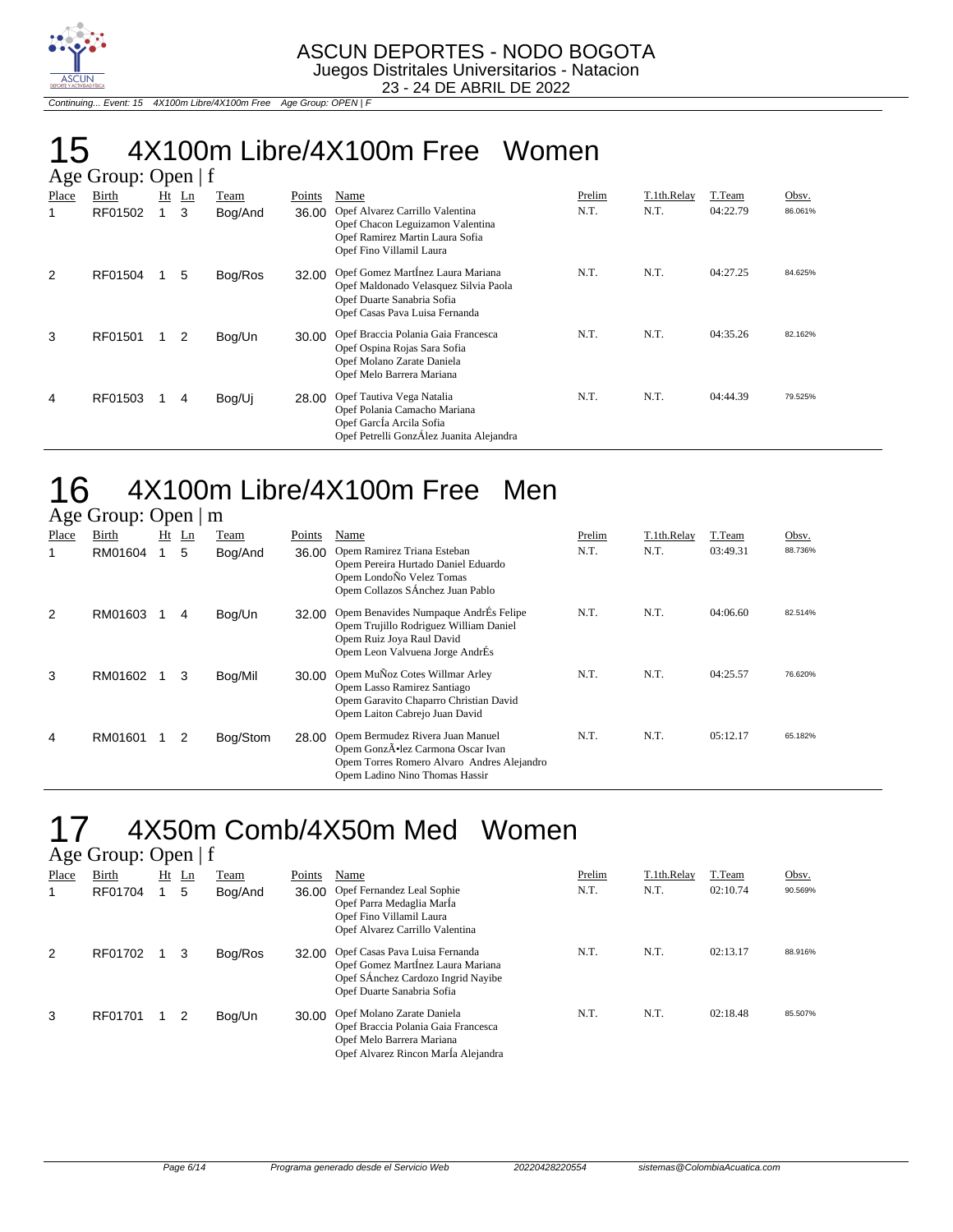

#### ASCUN DEPORTES - NODO BOGOTA Juegos Distritales Universitarios - Natacion

23 - 24 DE ABRIL DE 2022

| Continuing Event: 17 4X50m Comb/4X50m Med Age Group: OPEN   F |  |  |        |                                                                                                                                         |      |      |          |         |
|---------------------------------------------------------------|--|--|--------|-----------------------------------------------------------------------------------------------------------------------------------------|------|------|----------|---------|
| RF01703 1 4                                                   |  |  | Boa/Ui | 28.00 Opef Tautiva Vega Natalia<br>Opef GarcIa Arcila Sofia<br>Opef Petrelli GonzÁlez Juanita Alejandra<br>Opef Polania Camacho Mariana | N.T. | N.T. | 02:27.54 | 80.256% |

#### 8 4X50m Comb/4X50m Med Men  $\Gamma$

|              | $A\&\sigma$ Oroup. Open $\ $ III |    |    |          |        |                                                                                                                                                 |        |             |          |         |  |  |
|--------------|----------------------------------|----|----|----------|--------|-------------------------------------------------------------------------------------------------------------------------------------------------|--------|-------------|----------|---------|--|--|
| <b>Place</b> | Birth                            | Ht | Ln | Team     | Points | Name                                                                                                                                            | Prelim | T.1th.Relay | T.Team   | Obsv.   |  |  |
| 1            | RM01801                          |    | 2  | Bog/And  | 36.00  | Opem Pulido Valero Santiago AndrÉs<br>Opem Serrano Baquero Javier Esteban<br>Opem Ramirez Triana Esteban<br>Opem Collazos SÁnchez Juan Pablo    | N.T.   | N.T.        | 01:54.24 | 89.575% |  |  |
| 2            | RM01802                          |    | 3  | Bog/Stom | 32.00  | Opem Molina Medina NicolA•s<br>Opem GonzÕlez Carmona Oscar Ivan<br>Opem Torres Romero Alvaro Andres Alejandro<br>Opem Ladino Nino Thomas Hassir | N.T.   | N.T.        | 01:58.55 | 86.318% |  |  |
| 3            | RM01804                          |    | 5  | Bog/Un   | 30.00  | Opem Ruiz Joya Raul David<br>Opem Arango Medina Sebastian<br>Opem Benavides Numpaque AndrÉs Felipe<br>Opem Leon Valvuena Jorge AndrÉs           | N.T.   | N.T.        | 02:02.70 | 83.399% |  |  |
| 4            | RM01803                          |    | 4  | Bog/Mil  | 28.00  | Opem MuÑoz Cotes Willmar Arley<br>Opem Lasso Ramirez Santiago<br>Opem Garavito Chaparro Christian David<br>Opem Laiton Cabrejo Juan David       | N.T.   | N.T.        | 02:06.56 | 80.855% |  |  |

### 19 400m Libre/400m Free Women

### Age Group: Open | f

| Place | <b>Birth</b> |                | $Ht$ Ln | <b>Team</b> | Points | Name                                 | Prelim   | <b>Time</b> | Obsv.   |
|-------|--------------|----------------|---------|-------------|--------|--------------------------------------|----------|-------------|---------|
|       | 010408       | 2 <sub>3</sub> |         | Bog/Un      |        | 18.00 MELO BARRERA Mariana           | 04:35.97 | 05:05.61    | 83.309% |
| 2     | 011008       | 2 <sub>2</sub> |         | Bog/Un      |        | 16.00 MOLANO ZARATE Daniela          | 04:59.86 | 05:09.75    | 82.195% |
| 3     | 020823       | $2 \quad 1$    |         | Bog/And     |        | 15.00 RAMIREZ MARTIN Laura Sofia     | 05:26.94 | 05:16.49    | 80.445% |
| 4     | 030708       | $2 \quad 4$    |         | Bog/And     |        | 14.00 CHACON LEGUIZAMON Valentina    | 04:59.71 | 05:23.33    | 78.743% |
| 5     | 020720       |                | -4      | Bog/Uj      |        | 13.00 GARCÍA ARCILA Sofia            | N.T.     | 05:36.45    | 75.672% |
| 6     | 120419       | $1\quad 2$     |         | Bog/Un      |        | 12.00 ALVAREZ RINCON María Alejandra | N.T.     | 05:55.50    | 71.617% |
| 7     | 000101       | $1 \quad 3$    |         | Bog/Stom    |        | 11.00 AREVALO NIÑO Luara Maria       | N.T.     | 06:44.19    | 62.990% |
|       | 001112       | $\mathcal{P}$  | - 5     | Bog/Ros     |        | MALDONADO VELASQUEZ Silvia Paola     | 05:24.34 | No Show     |         |

### 20 400m Libre/400m Free Men

| Place          | Birth  |                      | $Ht$ Ln        | <b>Team</b> | Points | Name                             | Prelim   | Time     | Obsv.   |
|----------------|--------|----------------------|----------------|-------------|--------|----------------------------------|----------|----------|---------|
| $\overline{1}$ | 040626 | $\mathbf{2}^{\circ}$ | - 5            | Bog/And     |        | 18.00 OROZCO DIAZ AndrÉs Felipe  | 04:19.39 | 04:30.85 | 85.427% |
| 2              | 900101 | 1 3                  |                | Bog/Un      |        | 16.00 LEON VALVUENA Jorge AndrÉs | N.T.     | 04:32.67 | 84.857% |
| 3              | 030727 | 2                    |                | Bog/Uj      |        | 15.00 CASTRO ALZATE Santiago     | 04:24.71 | 04:46.24 | 80.834% |
|                | 030518 | 2                    | $\overline{4}$ | Bog/And     |        | COLLAZOS SÁNCHEZ Juan Pablo      | 04:10.67 | No Show  |         |
|                | 000101 |                      | -4             | Bog/Stom    |        | <b>GUZMAN MEDINA Alejandro</b>   | N.T.     | No Show  |         |
|                | 011003 | $1\quad 2$           |                | Bog/Mil     |        | MALDONADO QUIROGA NicolÁs Dario  | N.T.     | No Show  |         |
|                | 011222 | $\mathcal{P}$        | -2             | Bog/And     |        | RAMIREZ TRIANA Esteban           | 04:18.32 | No Show  |         |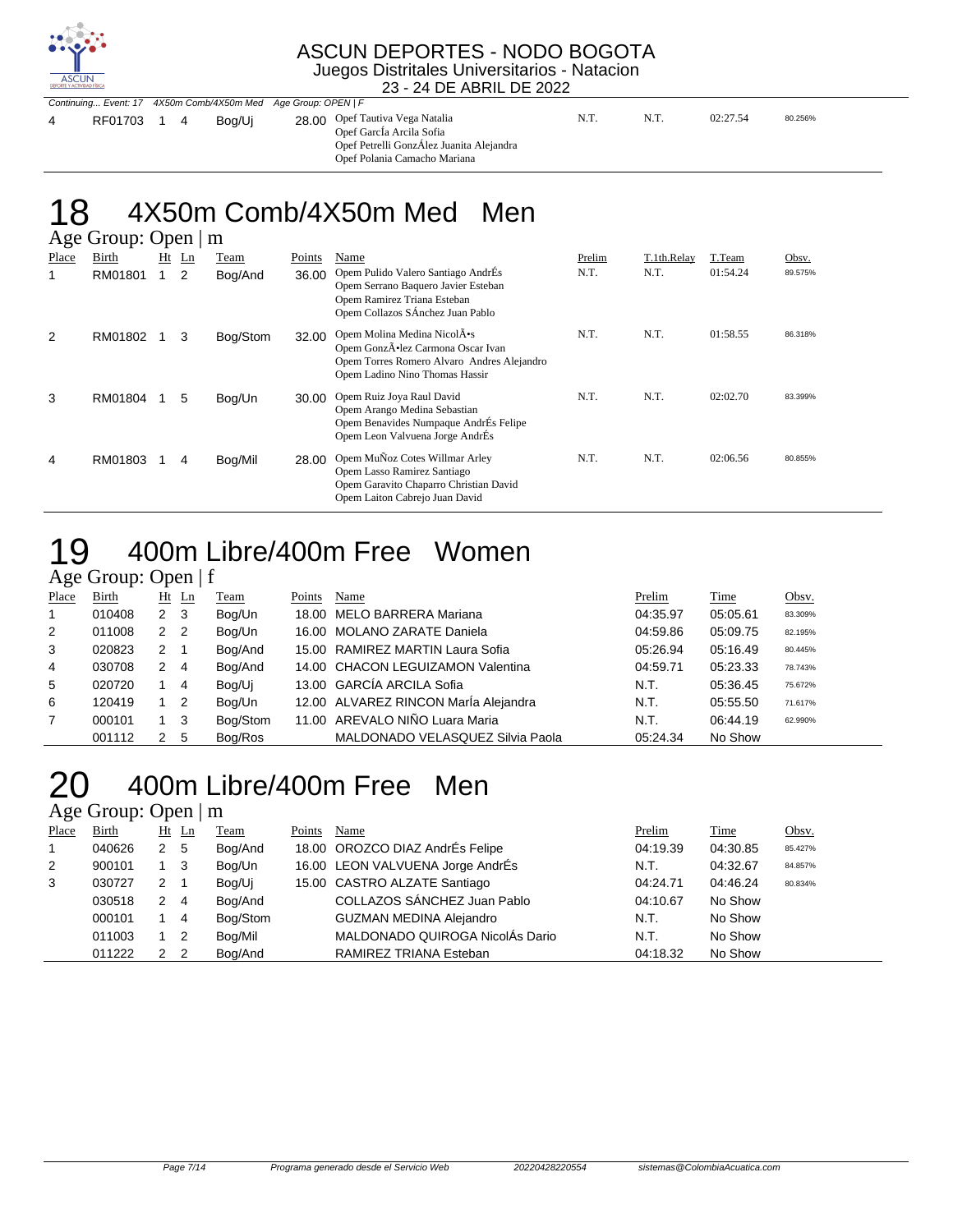

#### 50m Pecho/50m Breast Women  $G$ roup: Open  $\pm f$

|       | $\Delta$ ge Oroup. Open   1 |                |         |         |        |                                      |          |          |         |  |  |  |  |
|-------|-----------------------------|----------------|---------|---------|--------|--------------------------------------|----------|----------|---------|--|--|--|--|
| Place | Birth                       |                | $Ht$ Ln | Team    | Points | Name                                 | Prelim   | Time     | Obsv.   |  |  |  |  |
|       | 010917                      | $2 \quad 4$    |         | Bog/And |        | 18.00 PARRA MEDAGLIA Maria           | 00:36.25 | 00:37.01 | 86.976% |  |  |  |  |
| 2     | 001008                      | 2 2            |         | Bog/Un  |        | 16.00 BRACCIA POLANIA Gaia Francesca | 00:37.54 | 00:37.49 | 85.863% |  |  |  |  |
| 3     | 011217                      |                | 4       | Bog/Uj  |        | 15.00 TAUTIVA VEGA Natalia           | N.T.     | 00:43.32 | 74.307% |  |  |  |  |
| 4     | 011110                      |                | - 3     | Bog/Un  |        | 14.00 OSPINA ROJAS Sara Sofia        | N.T.     | 00:45.57 | 70.639% |  |  |  |  |
| 5     | 000101                      | $2 \quad 1$    |         | Bog/Ros |        | 13.00 ZAMBRANO SANCHEZ Natalia       | N.T.     | 00:54.37 | 59.205% |  |  |  |  |
|       | 031122                      |                | 5       | Bog/And |        | CADENA GUERRERO Kelly Daniela        | N.T.     | No Show  |         |  |  |  |  |
|       | 011025                      | $2 \quad 3$    |         | Bog/Ros |        | <b>GOMEZ MARTÍNEZ Laura Mariana</b>  | 00:33.69 | No Show  |         |  |  |  |  |
|       | 960224                      | 2 <sub>5</sub> |         | Bog/Mil |        | <b>GUTIERREZ SAMACA MarÍa Paula</b>  | N.T.     | No Show  |         |  |  |  |  |
|       | 020823                      | $1\quad 2$     |         | Bog/And |        | RAMIREZ MARTIN Laura Sofia           | N.T.     | No Show  |         |  |  |  |  |
|       | 120410                      |                |         | Bog/Mil |        | RAMOS MALDONADO Daniela Alejandra    | N.T.     | No Show  |         |  |  |  |  |

### 22 50m Pecho/50m Breast Men

Age Group: Open | m

| Place | Birth  | Ht             | Ln | Team     | Points | Name                                    | Prelim   | Time     | Obsv.   |
|-------|--------|----------------|----|----------|--------|-----------------------------------------|----------|----------|---------|
| 1     | 921010 | $\overline{4}$ | 3  | Bog/Exte | 18.00  | <b>MAHECHA PINTO Carlos Arturo</b>      | 00:28.33 | 00:29.44 | 92.799% |
| 2     | 020220 | 4              | 2  | Bog/Fucs | 16.00  | <b>AGUILAR RIVERA Samuel</b>            | 00:31.63 | 00:31.11 | 87.817% |
| 3     | 000229 | 4              | 4  | Bog/Stom | 15.00  | GONZÃ.LEZ CARMONA Oscar Ivan            | 00:30.69 | 00:31.31 | 87.256% |
| 4     | 000819 | 2              | 6  | Bog/Un   | 14.00  | ARANGO MEDINA Sebastian                 | N.T.     | 00:31.33 | 87.201% |
| 5     | 040921 | 5              | 3  | Bog/Ros  | 13.00  | PINILLA BOHORQUEZ Juan Camilo           | 00:32.69 | 00:32.86 | 83.141% |
| 6     | 010225 | $\mathbf{1}$   | 3  | Bog/And  | 12.00  | SERRANO BAQUERO Javier Esteban          | N.T.     | 00:33.53 | 81.479% |
| 7     | 040217 | 4              | 1  | Bog/And  |        | 11.00 PULIDO VALERO Santiago AndrÉs     | 00:33.61 | 00:33.77 | 80.900% |
| 8     | 011125 | 3              | 3  | Bog/Ui   |        | 10.00 CORBA ALFONSO Christian           | 00:34.14 | 00:34.49 | 79.211% |
| 9     | 030627 | $\overline{4}$ | 6  | Bog/And  |        | 8.00 VILLAMARIN AMEZQUITA Sergio AndrÉs | 00:33.98 | 00:34.87 | 78.348% |
| 10    | 010726 | $\mathbf{1}$   | 4  | Bog/Uj   |        | 7.00 MORENO MORENO Angel                | N.T.     | 00:35.57 | 76.806% |
| 11    | 020813 | $\mathbf{1}$   | 1  | Bog/Ui   | 6.00   | SÃ.NCHEZ BRICENO Juan David             | N.T.     | 00:35.68 | 76.570% |
| 12    | 030325 | $\mathbf{1}$   | 6  | Bog/Libr | 5.00   | BEJARANO BELTRAN Miguel Angel           | N.T.     | 00:40.10 | 68.130% |
| 13    | 000101 | 2              | 4  | Bog/Pilo | 4.00   | ACOSTA PANTANO Juan Felipe              | N.T.     | 00:40.57 | 67.340% |
| 14    | 860603 | 3              | 1  | Bog/Exte | 3.00   | TELLEZ SÁNCHEZ Roberto                  | N.T.     | 00:41.22 | 66.279% |
| 15    | 020725 | $\mathbf{1}$   | 5  | Bog/Un   | 2.00   | CUTIVA Mario                            | N.T.     | 00:41.84 | 65.296% |
| 16    | 000101 | 2              | 3  | Bog/Pilo |        | 1.00 ZARETSKY GARCIA Juan Jacobo        | N.T.     | 00:47.21 | 57.869% |
| 17    | 000101 | 2              | 5  | Bog/Pilo |        | <b>SANCHEZ ARENAS Emanuel</b>           | N.T.     | 00:51.52 | 53.028% |
|       | 010819 | 1.             | 2  | Bog/Stom |        | BERMUDEZ RIVERA Juan Manuel             | N.T.     | No Show  |         |
|       | 000101 | 3              | 6  | Bog/Pilo |        | <b>JIMENEZ MEDINA Julian Andres</b>     | N.T.     | No Show  |         |
|       | 700101 | 3              | 5  | Bog/Mil  |        | <b>LAITON CABREJO Juan David</b>        | N.T.     | No Show  |         |
|       | 021230 | 4              | 5  | Bog/Mil  |        | LASSO RAMIREZ Santiago                  | 00:32.90 | No Show  |         |
|       | 000101 | 2              | 1  | Bog/Un   |        | <b>MORALES PEREZ David Santiago</b>     | N.T.     | No Show  |         |
|       | 031007 | 3              | 2  | Bog/Mil  |        | NARANJO MEDINA Javier Alejandro         | 00:37.14 | No Show  |         |
|       | 000201 | 3              | 4  | Bog/Ui   |        | OLIVEROS GODOY Juan Mateo               | 00:34.65 | No Show  |         |
|       | 000101 | $\overline{2}$ | 2  | Bog/Ean  |        | RODRIGUEZ PAIVA Juan Camilo             | N.T.     | No Show  |         |

### 23 400m Comb.Ind/400m Medley Women

| Age Group: Open $ f $ |              |    |       |         |        |                                   |               |          |         |  |  |  |
|-----------------------|--------------|----|-------|---------|--------|-----------------------------------|---------------|----------|---------|--|--|--|
| <u>Place</u>          | <b>Birth</b> |    | Ht Ln | Team    | Points | Name                              | <b>Prelim</b> | Time     | Obsv.   |  |  |  |
|                       | 030708       | 13 |       | Boa/And |        | 18.00 CHACON LEGUIZAMON Valentina | 05:42.97      | 06:14.97 | 78.777% |  |  |  |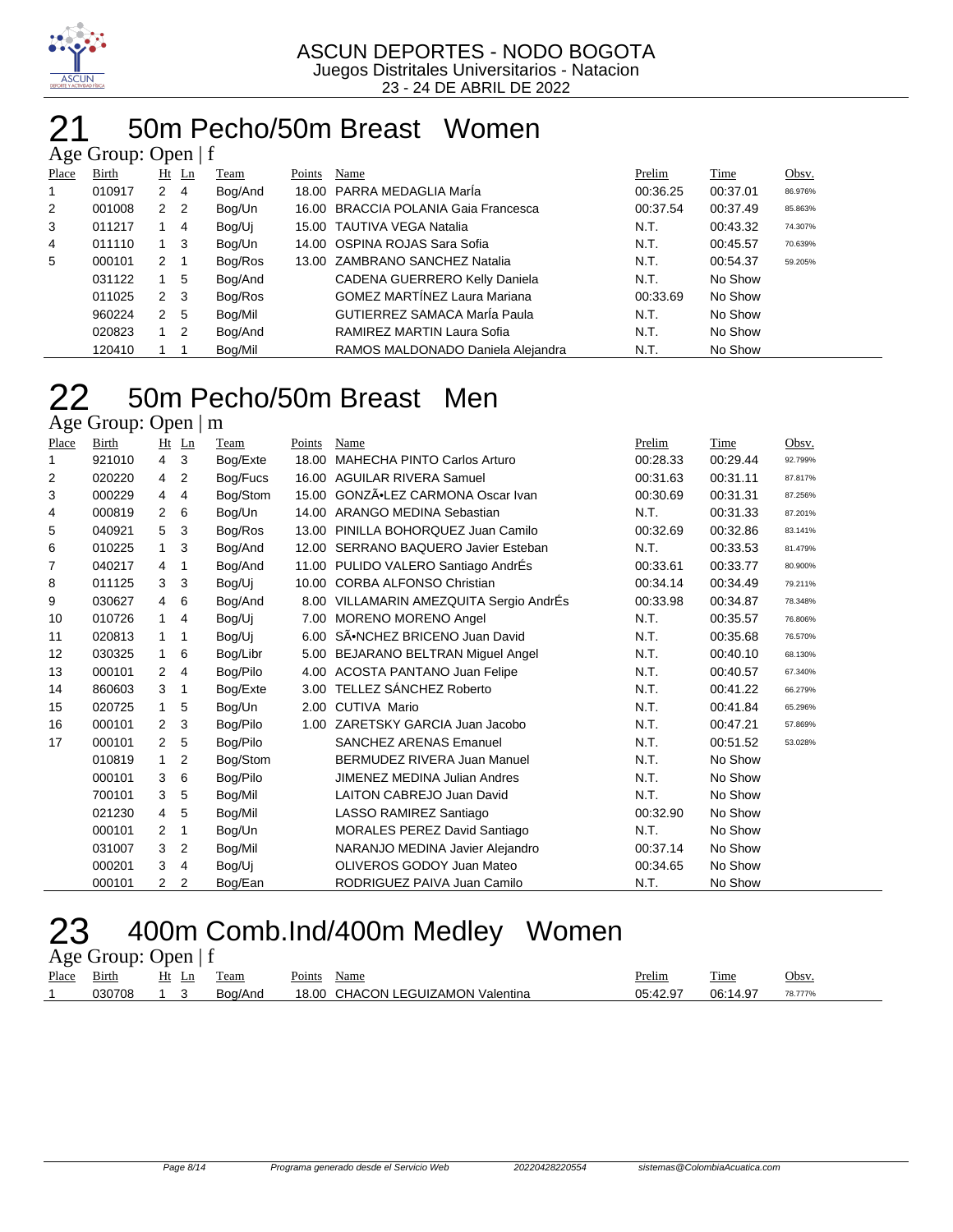

## 24 400m Comb.Ind/400m Medley Men

|       | Age Group: Open $\mid$ m |             |       |          |        |                                        |          |          |         |  |  |  |  |
|-------|--------------------------|-------------|-------|----------|--------|----------------------------------------|----------|----------|---------|--|--|--|--|
| Place | Birth                    |             | Ht Ln | Team     | Points | Name                                   | Prelim   | Time     | Obsv.   |  |  |  |  |
|       | 030518                   | $1 \quad 3$ |       | Bog/And  |        | 18.00 COLLAZOS SÁNCHEZ Juan Pablo      | 04:35.20 | 05:05.90 | 85.260% |  |  |  |  |
| 2     | 980730                   | $1 \quad 4$ |       | Bog/Libr |        | 16.00 MEDINA RINCON Rafael AndrÉs      | 04:46.33 | 05:08.75 | 84.473% |  |  |  |  |
| 3     | 030727                   | $1\quad 2$  |       | Bog/Ui   |        | 15.00 CASTRO ALZATE Santiago           | 05:04.17 | 05:31.37 | 78.707% |  |  |  |  |
|       | 031221                   |             |       | Bog/And  |        | <b>CAMARGO CAMARGO Gonzalo Enrique</b> | 06:05.75 | No Show  |         |  |  |  |  |
|       | 011123                   |             | -5    | Bog/Min  |        | <b>DUCUARA CIFUENTES Brian Hernan</b>  | 05:47.49 | No Show  |         |  |  |  |  |

#### 100m Libre/100m Free Women  $\overline{A}$ ge Group: Open | f

| 1.80  | $O(10\mu)$ . $O(10\mu)$ |                |    |          |        |                                       |          |          |         |
|-------|-------------------------|----------------|----|----------|--------|---------------------------------------|----------|----------|---------|
| Place | <b>Birth</b>            | Ht             | Ln | Team     | Points | Name                                  | Prelim   | Time     | Obsv.   |
| 1     | 030203                  | 5              | 3  | Bog/Ros  |        | 18.00 CASAS PAVA Luisa Fernanda       | 01:00.29 | 01:02.61 | 88.181% |
| 2     | 001008                  | 5              | 4  | Bog/Un   | 16.00  | <b>BRACCIA POLANIA Gaia Francesca</b> | 01:00.42 | 01:03.51 | 86.931% |
| 3     | 010629                  | $\overline{4}$ | 3  | Bog/Stom |        | 15.00 VIAFARA GUACANEME Daniela       | 01:06.37 | 01:05.70 | 84.033% |
| 4     | 020323                  | 5              | 2  | Bog/And  |        | 14.00 FINO VILLAMIL Laura             | 01:03.13 | 01:06.30 | 83.273% |
| 5     | 020823                  | 5              | 6  | Bog/And  |        | 13.00 RAMIREZ MARTIN Laura Sofia      | 01:06.19 | 01:06.33 | 83.235% |
| 6     | 010103                  | $\overline{2}$ | 5  | Bog/And  |        | 12.00 ALVAREZ CARRILLO Valentina      | N.T.     | 01:06.46 | 83.073% |
| 7     | 040511                  | 5              | 5  | Bog/Mil  |        | 11.00 VILLAMARIN GONZÁLEZ Valeria     | 01:04.49 | 01:08.30 | 80.835% |
| 8     | 020720                  | $\mathbf{1}$   | 2  | Bog/Uj   |        | 10.00 GARCÍA ARCILA Sofia             | N.T.     | 01:09.25 | 79.726% |
| 9     | 011217                  | 4              | 2  | Bog/Uj   |        | 8.00 TAUTIVA VEGA Natalia             | 01:07.27 | 01:09.39 | 79.565% |
| 10    | 031222                  | 5              | 1  | Bog/Exte |        | 7.00 MORALES ROJAS Ayelen Sue         | 01:05.39 | 01:09.87 | 79.018% |
| 11    | 010928                  | 2              | 1  | Bog/Bosg |        | 6.00 ALDANA ARCINIEGAS Angie Sofia    | N.T.     | 01:10.08 | 78.781% |
| 12    | 011110                  | $\mathbf{1}$   | 3  | Bog/Un   |        | 5.00 OSPINA ROJAS Sara Sofia          | N.T.     | 01:12.81 | 75.827% |
| 13    | 031101                  | 4              | 5  | Bog/Ros  | 4.00   | DUARTE SANABRIA Sofia                 | 01:08.62 | 01:13.12 | 75.506% |
| 14    | 000101                  | 2              | 4  | Bog/Ros  |        | 3.00 SANCHEZ CARDOZO Ingrid Nayibe    | N.T.     | 01:14.12 | 74.487% |
| 15    | 001107                  | 4              | 1  | Bog/Pilo |        | 2.00 SARMIENTO RODRIGUEZ Ana Catalina | 01:09.87 | 01:15.12 | 73.496% |
| 16    | 020620                  | $\mathbf{1}$   | 4  | Bog/Uj   |        | 1.00 POLANIA CAMACHO Mariana          | N.T.     | 01:16.20 | 72.454% |
| 17    | 030326                  | 3              | 3  | Bog/Ecin |        | ORTIZ VELASQUEZ Karen Natalia         | 01:10.70 | 01:17.97 | 70.809% |
| 18    | 700101                  | 3              | 2  | Bog/Mil  |        | MARTÍNEZ TORRES MarÍa Camila          | 01:14.45 | 01:19.50 | 69.447% |
| 19    | 000101                  | $\overline{2}$ | 2  | Bog/Exte |        | <b>MONROY HERRERA Maria Alejandra</b> | N.T.     | 01:35.76 | 57.655% |
| 20    | 000101                  | $\overline{2}$ | 3  | Bog/Ros  |        | ZAMBRANO SANCHEZ Natalia              | N.T.     | 01:40.61 | 54.875% |
|       | 050103                  | 4              | 4  | Bog/Ecin |        | CIFUENTES MELO Lucy Alejandra         | 01:06.78 | No Show  |         |
|       | 000101                  | 3              | 5  | Bog/Saba |        | HERNANDEZ PARDO Angie Vanessa         | N.T.     | No Show  |         |
|       | 000101                  | 3              | 1  | Bog/Exte |        | <b>HUERTAS MOLINA Liseth Natalia</b>  | N.T.     | No Show  |         |
|       | 001112                  | 4              | 6  | Bog/Ros  |        | MALDONADO VELASQUEZ Silvia Paola      | 01:10.22 | No Show  |         |
|       | 000101                  | 3              | 6  | Bog/Min  |        | <b>MORENO LEON Angie Viviana</b>      | N.T.     | No Show  |         |
|       | 120410                  | 3              | 4  | Bog/Mil  |        | RAMOS MALDONADO Daniela Alejandra     | 01:11.68 | No Show  |         |

### 100m Libre/100m Free Men

| Place          | <b>Birth</b> |                | $Ht$ Ln        | Team     | Points | Name                                        | Prelim   | Time     | Obsv.   |
|----------------|--------------|----------------|----------------|----------|--------|---------------------------------------------|----------|----------|---------|
| $\mathbf{1}$   | 030518       | 6              | -3             | Bog/And  |        | 18.00 COLLAZOS SÁNCHEZ Juan Pablo           | 00:53.20 | 00:54.61 | 92.034% |
| 2              | 030410       | 6              | $\overline{4}$ | Bog/Mil  |        | 16.00 PANTOJA AVILA Luis Felipe             | 00:54.63 | 00:54.82 | 91.682% |
| 3              | 011222       | 6              | $\overline{2}$ | Bog/And  | 15.00  | RAMIREZ TRIANA Esteban                      | 00:54.99 | 00:56.32 | 89.240% |
| 4              | 700101       | 6              | - 6            | Bog/Sarb |        | 14.00 DAZA SIERRA Julian Eduardo            | 00:56.78 | 00:56.45 | 89.035% |
| 5              | 031119       | 5              | $\overline{2}$ | Bog/Saba |        | 13.00 SERRANO ALVAREZ AndrEs Felipe         | 00:58.02 | 00:56.48 | 88.987% |
| 6              | 700101       | 6 5            |                | Bog/Mil  |        | 12.00 LAITON CABREJO Juan David             | 00:56.14 | 00:57.28 | 87.744% |
| $\overline{7}$ | 990127       | 6              |                | Bog/Stom |        | 11.00 TORRES ROMERO Alvaro Andres Alejandro | 00:56.40 | 00:57.87 | 86.850% |
| 8              | 000322       | 5 <sub>4</sub> |                | Bog/Saba | 10.00  | RODRIGUEZ RODRIGUEZ Santiago                | 00:57.99 | 00:59.04 | 85.129% |
| 9              | 030720       | 5              |                | Bog/Sarb | 8.00   | <b>RINCON HERNANDEZ Franz David</b>         | 00:59.11 | 00:59.12 | 85.014% |
| 10             | 000325       | 5              | - 3            | Bog/And  |        | 7.00 PEREIRA HURTADO Daniel Eduardo         | 00:57.26 | 00:59.82 | 84.019% |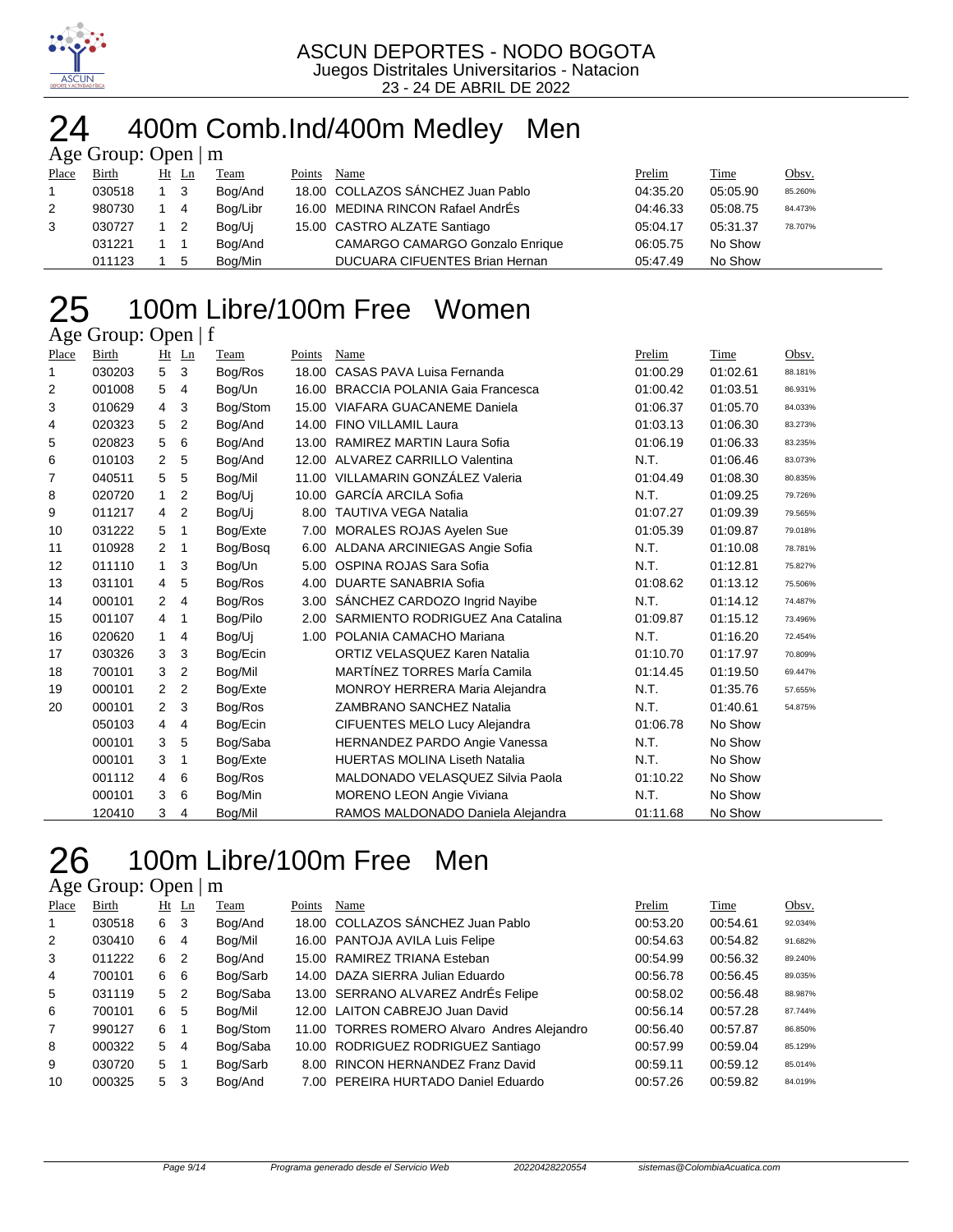

Juegos Distritales Universitarios - Natacion 23 - 24 DE ABRIL DE 2022

|    |        | Continuing Event: 26 100m Libre/100m Free Age Group: OPEN   M |                |          |      |                                          |          |          |         |  |
|----|--------|---------------------------------------------------------------|----------------|----------|------|------------------------------------------|----------|----------|---------|--|
| 11 | 001130 | 5                                                             | 6              | Bog/Ecin |      | 6.00 LAFAURIE FONSECA NicolAs            | 01:00.28 | 01:00.73 | 82.760% |  |
| 12 | 040921 | 4                                                             | $\overline{4}$ | Bog/Ros  |      | 5.00 PINILLA BOHORQUEZ Juan Camilo       | 01:02.33 | 01:00.85 | 82.597% |  |
| 13 | 020813 | $\mathbf{1}$                                                  | 5              | Bog/Uj   |      | 4.00 SÃ.NCHEZ BRICENO Juan David         | N.T.     | 01:01.62 | 81.564% |  |
| 14 | 990605 | 5                                                             | 5              | Bog/Un   |      | 3.00 RUIZ JOYA Raul David                | 00:58.72 | 01:01.72 | 81.432% |  |
| 15 | 010625 | 4                                                             | 3              | Bog/Un   |      | 2.00 BENAVIDES NUMPAQUE AndrEs Felipe    | 01:00.67 | 01:01.96 | 81.117% |  |
| 16 | 970211 | 4                                                             | 6              | Bog/Mil  | 1.00 | <b>GARAVITO CHAPARRO Christian David</b> | N.T.     | 01:05.18 | 77.110% |  |
| 17 | 010726 | 2                                                             | $\mathbf 1$    | Bog/Uj   |      | <b>MORENO MORENO Angel</b>               | N.T.     | 01:06.10 | 76.036% |  |
| 18 | 010806 | $\overline{2}$                                                | 6              | Bog/Un   |      | <b>TRUJILLO RODRIGUEZ William Daniel</b> | N.T.     | 01:06.68 | 75.375% |  |
| 19 | 030325 | 1                                                             | -1             | Bog/Libr |      | BEJARANO BELTRAN Miquel Angel            | N.T.     | 01:07.66 | 74.283% |  |
| 20 | 000201 | 2                                                             | 3              | Bog/Stom |      | <b>LADINO NINO Thomas Hassir</b>         | N.T.     | 01:08.22 | 73.673% |  |
| 21 | 020725 | $\mathbf{1}$                                                  | 2              | Bog/Un   |      | <b>CUTIVA Mario</b>                      | N.T.     | 01:09.19 | 72.641% |  |
| 22 | 000101 | 3                                                             | 6              | Bog/Exte |      | CARO LOMBANA Santiago                    | N.T.     | 01:17.19 | 65.112% |  |
| 23 | 860603 | 4                                                             | $\mathbf 1$    | Bog/Exte |      | TELLEZ SÁNCHEZ Roberto                   | N.T.     | 01:23.23 | 60.387% |  |
| 24 | 000101 | 3                                                             | 2              | Bog/Pilo |      | <b>SANCHEZ ARENAS Emanuel</b>            | N.T.     | 01:33.97 | 53.485% |  |
|    | 010819 | $\mathbf{1}$                                                  | 3              | Bog/Stom |      | BERMUDEZ RIVERA Juan Manuel              | N.T.     | No Show  |         |  |
|    | 011021 | 4                                                             | 5              | Bog/Un   |      | <b>CAMARGO VILLAMIL Julio Roberto</b>    | 01:05.10 | No Show  |         |  |
|    | 001231 | 2                                                             | 2              | Bog/Mil  |      | CEBALLOS MOICA Juan Felipe               | N.T.     | No Show  |         |  |
|    | 010122 | 2                                                             | 5              | Bog/Pilo |      | <b>CULUMA VELOZA Daniel Estiben</b>      | N.T.     | No Show  |         |  |
|    | 011123 | 4                                                             | 2              | Bog/Min  |      | <b>DUCUARA CIFUENTES Brian Hernan</b>    | 01:02.41 | No Show  |         |  |
|    | 000101 | 3                                                             | 3              | Bog/Pilo |      | <b>JIMENEZ MEDINA Julian Andres</b>      | N.T.     | No Show  |         |  |
|    | 011003 | 1.                                                            | 4              | Bog/Mil  |      | MALDONADO QUIROGA NicolÁs Dario          | N.T.     | No Show  |         |  |
|    | 000201 | 2                                                             | $\overline{4}$ | Bog/Uj   |      | OLIVEROS GODOY Juan Mateo                | N.T.     | No Show  |         |  |
|    | 000101 | 3                                                             | 5              | Bog/Min  |      | <b>TORRES</b> Edwin Stiven               | N.T.     | No Show  |         |  |
|    | 000101 | 3                                                             | -1             | Bog/Exte |      | <b>VELANDIA ORTIZ Juan Manuel</b>        | N.T.     | No Show  |         |  |
|    | 000101 | 3                                                             | 4              | Boa/Pilo |      | ZARETSKY GARCIA Juan Jacobo              | N.T.     | No Show  |         |  |

## 27 200m Mariposa/200m Fly Women

Age Group: Open | f

| Place | $-777$ $-777$ $-777$ $-777$ $-777$<br><u>Birth</u> | Ht Ln | Team     | Points | Name                           | Prelim | <b>Time</b> | Obsv. |
|-------|----------------------------------------------------|-------|----------|--------|--------------------------------|--------|-------------|-------|
|       | 000101                                             | 13    | Bog/Exte |        | MONROY HERRERA Maria Alejandra | N.T.   | No Show     |       |
|       | 031222                                             |       | Bog/Exte |        | MORALES ROJAS Ayelen Sue       | N.T.   | No Show     |       |

# 200m Mariposa/200m Fly Men

Age Group: Open | m

| Place          | Birth  | Ht Ln | Team     | Points | Name                                   | Prelim   | Time     | <u>Obsv.</u> |
|----------------|--------|-------|----------|--------|----------------------------------------|----------|----------|--------------|
| $\overline{1}$ | 980730 | - 3   | Bog/Libr |        | 18.00 MEDINA RINCON Rafael AndrÉs      | 02:05.18 | 02:18.61 | 84.121%      |
| 2              | 040217 | -2    | Bog/And  |        | 16.00 PULIDO VALERO Santiago AndrÉs    | 02:17.69 | 02:21.19 | 82.584%      |
| 3              | 030518 | 4     | Bog/And  |        | 15.00 COLLAZOS SÁNCHEZ Juan Pablo      | 02:09.01 | 02:29.73 | 77.874%      |
| 4              | 030727 | 5     | Bog/Uj   |        | 14.00 CASTRO ALZATE Santiago           | 02:20.28 | 02:37.63 | 73.971%      |
| 5              | 020517 |       | Bog/Libr |        | 13.00 LUNA DURAN Juan Diego            | 02:24.77 | 02:39.37 | 73.163%      |
|                | 031221 | 6     | Bog/And  |        | <b>CAMARGO CAMARGO Gonzalo Enrique</b> | 03:06.32 | No Show  |              |

# 50m Mariposa/50m Fly Women

| Place | Birth  |               | Ht Ln          | Team     | Points | Name                                      | Prelim   | Time     | Obsv.   |
|-------|--------|---------------|----------------|----------|--------|-------------------------------------------|----------|----------|---------|
|       | 020323 | 3             | $\overline{2}$ | Bog/And  |        | 18.00 FINO VILLAMIL Laura                 | 00:30.49 | 00:31.56 | 84.728% |
| 2     | 031222 |               |                | Bog/Exte |        | 16.00 MORALES ROJAS Ayelen Sue            | 00:32.23 | 00:32.14 | 83.199% |
| 3     | 010629 | 3             | -5             | Bog/Stom |        | 15.00 VIAFARA GUACANEME Daniela           | 00:31.65 | 00:32.26 | 82.889% |
| 4     | 020812 | 3             | -3             | Bog/Ui   |        | 14.00 PETRELLI GONZÁLEZ Juanita Alejandra | 00:29.37 | 00:32.40 | 82.531% |
| 5     | 010103 | 2 5           |                | Bog/And  |        | 13.00 ALVAREZ CARRILLO Valentina          | N.T.     | 00:32.68 | 81.824% |
| 6     | 010928 |               | 3              | Bog/Bosg |        | 12.00 ALDANA ARCINIEGAS Angie Sofia       | N.T.     | 00:34.36 | 77.823% |
|       | 000101 | $\mathcal{P}$ | -2             | Bog/Ros  |        | 11.00 SÁNCHEZ CARDOZO Ingrid Nayibe       | N.T.     | 00:34.92 | 76.575% |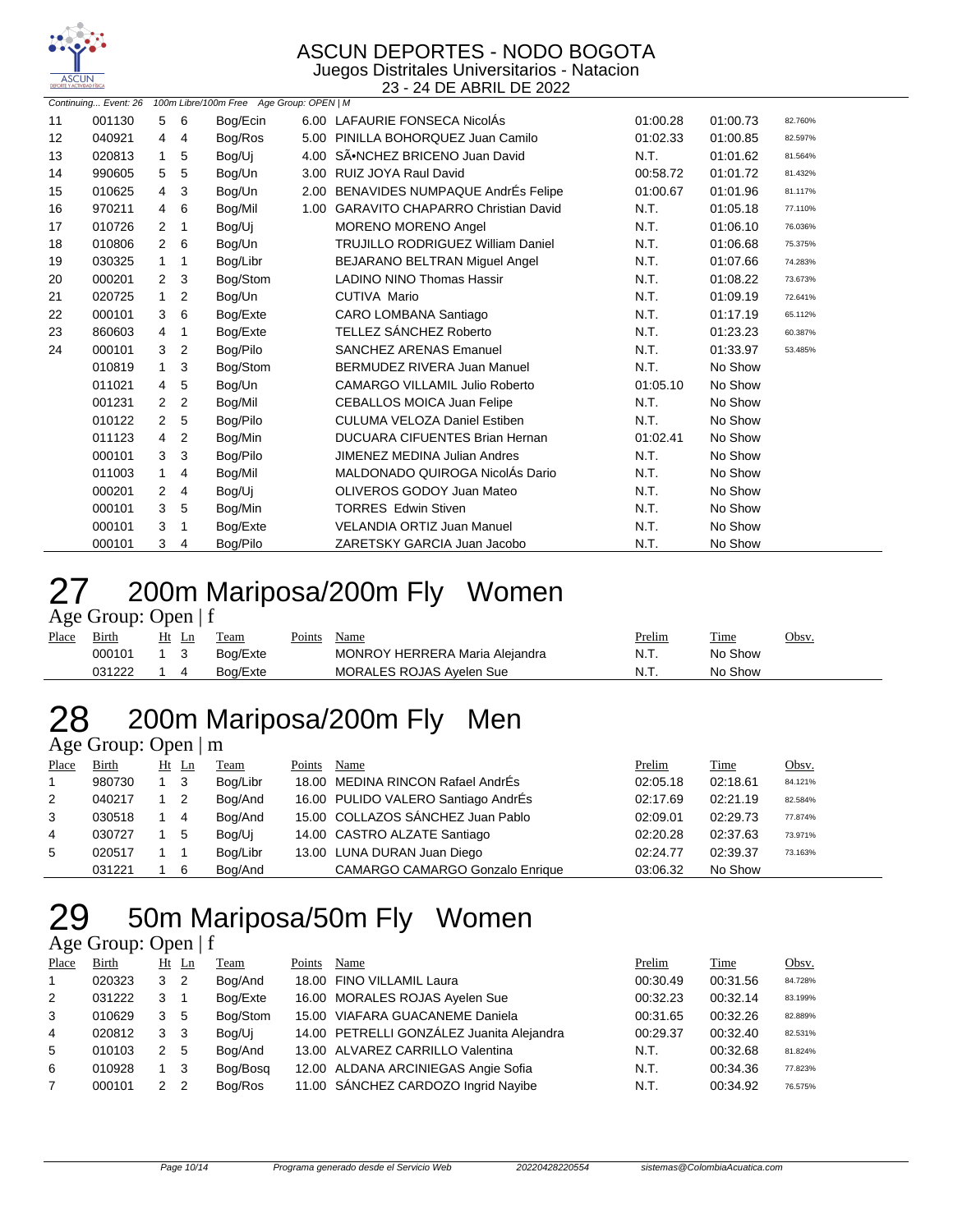

#### ASCUN DEPORTES - NODO BOGOTA Juegos Distritales Universitarios - Natacion

23 - 24 DE ABRIL DE 2022

|    |        |     |                            | Continuing Event: 29 50m Mariposa/50m Fly Age Group: OPEN   F |                                       |          |          |         |
|----|--------|-----|----------------------------|---------------------------------------------------------------|---------------------------------------|----------|----------|---------|
| 8  | 011217 |     | - 4                        | Bog/Ui                                                        | 10.00 TAUTIVA VEGA Natalia            | N.T.     | 00:35.00 | 76.400% |
| 9  | 001107 | 2 3 |                            | Bog/Pilo                                                      | 8.00 SARMIENTO RODRIGUEZ Ana Catalina | 00:33.75 | 00:38.01 | 70.350% |
| 10 | 020620 |     | $\overline{\phantom{0}}^2$ | Bog/Ui                                                        | 7.00 POLANIA CAMACHO Mariana          | N.T.     | 00:42.48 | 62.947% |
| 11 | 000101 | 2 4 |                            | Bog/Exte                                                      | 6.00 MONROY HERRERA Maria Alejandra   | N.T.     | 00:49.64 | 53.868% |
|    | 010619 | 3   | - 6                        | Bog/And                                                       | FERNANDEZ LEAL Sophie                 | 00:32.68 | No Show  |         |
|    | 011025 |     | -4                         | Bog/Ros                                                       | <b>GOMEZ MARTÍNEZ Laura Mariana</b>   | 00:29.95 | No Show  |         |

### 50m Mariposa/50m Fly Men Age Group: Open | m

Place Birth Ht Ln Team Points Name Prelim Time Obsv. 921010 6 3 Bog/Exte 18.00 MAHECHA PINTO Carlos Arturo 00:25.85 00:27.36 87.683% 020220 6 4 Bog/Fucs 16.00 AGUILAR RIVERA Samuel 00:26.87 00:27.96 85.801% 000322 5 3 Bog/Saba 15.00 RODRIGUEZ RODRIGUEZ Santiago 00:28.03 00:28.23 84.981% 010718 6 6 Bog/And 14.00 SANABRIA COTRINO AndrÉs Felipe 00:28.00 00:28.47 84.264% 700101 5 5 Bog/Mil 13.00 LAITON CABREJO Juan David 00:28.86 00:28.77 83.385% 010806 2 6 Bog/Un 12.00 TRUJILLO RODRIGUEZ William Daniel N.T. 00:28.94 82.896% 7 021120 4 3 Bog/And 11.00 MELO BARRERO Federico 00:29.82 00:28.97 82.810% 011125 5 6 Bog/Uj 10.00 CORBA ALFONSO Christian 00:29.31 00:29.01 82.696% 990127 6 5 Bog/Stom 10.00 TORRES ROMERO Alvaro Andres Alejandro 00:27.70 00:29.01 82.696% 011222 6 2 Bog/And 7.00 RAMIREZ TRIANA Esteban 00:27.03 00:29.02 82.667% 030720 6 1 Bog/Sarb 6.00 RINCON HERNANDEZ Franz David 00:27.81 00:29.35 81.738% 031119 5 4 Bog/Saba 5.00 SERRANO ALVAREZ AndrÉs Felipe 00:28.05 00:29.45 81.460% 990605 3 3 Bog/Un 4.00 RUIZ JOYA Raul David N.T. 00:30.64 78.296% 14 020517 1 3 Bog/Libr 3.00 LUNA DURAN Juan Diego N.T. 00:30.88 77.688% 010726 2 1 Bog/Uj 2.00 MORENO MORENO Angel N.T. 00:30.89 77.663% 001130 4 2 Bog/Ecin 1.00 LAFAURIE FONSECA NicolÁs 00:30.33 00:31.83 75.369% 17 020813 1 2 Bog/Uj SÃ.NCHEZ BRICENO Juan David N.T. 00:33.47 71.676% 030325 1 5 Bog/Libr BEJARANO BELTRAN Miguel Angel N.T. 00:33.67 71.250% 000201 2 4 Bog/Stom LADINO NINO Thomas Hassir N.T. 00:33.75 71.081% 20 000101 3 4 Bog/Pilo ACOSTA PANTANO Juan Felipe N.T. 00:34.79 68.957% 21 020725 1 4 Bog/Un CUTIVA Mario N.T. 00:35.94 66.750% 860603 4 1 Bog/Exte TELLEZ SÁNCHEZ Roberto N.T. 00:41.03 58.469% 000101 3 1 Bog/Pilo SANCHEZ ARENAS Emanuel N.T. 00:51.38 46.691% 010625 5 2 Bog/Un BENAVIDES NUMPAQUE AndrÉs Felipe 00:28.76 No Show 011021 4 5 Bog/Un CAMARGO VILLAMIL Julio Roberto 00:32.85 No Show 000101 3 6 Bog/Exte CARO LOMBANA Santiago N.T. No Show 001231 2 2 Bog/Mil CEBALLOS MOICA Juan Felipe N.T. No Show 2 5 Bog/Pilo CULUMA VELOZA Daniel Estiben N.T. No Show 011123 4 Bog/Min DUCUARA CIFUENTES Brian Hernan 00:30.31 No Show 4 6 Bog/Mil GONZÁLEZ GARZÓN Sebastian N.T. No Show 000101 3 2 Bog/Un MORALES PEREZ David Santiago N.T. No Show 2 3 Bog/Uj OLIVEROS GODOY Juan Mateo N.T. No Show 040921 5 1 Bog/Ros PINILLA BOHORQUEZ Juan Camilo 00:28.93 No Show 000101 3 5 Bog/Exte VELANDIA ORTIZ Juan Manuel N.T. No Show

### 200m Libre/200m Free Women Age Group: Open | f

| Place | Birth  |   | Ht Ln | Team    | Points | Name                                      | Prelim   | Time     | Obsv.   |
|-------|--------|---|-------|---------|--------|-------------------------------------------|----------|----------|---------|
|       | 030203 | 3 | - 2   | Boa/Ros |        | 18.00 CASAS PAVA Luisa Fernanda           | 02:13.95 | 02:27.15 | 82.012% |
| 2     | 010103 |   |       | Boa/And |        | 16.00 ALVAREZ CARRILLO Valentina          | N.T.     | 02:31.88 | 79.457% |
| 3     | 020812 | 3 | - 3   | Bog/Ui  |        | 15.00 PETRELLI GONZÁLEZ Juanita Alejandra | 02:06.83 | 02:34.81 | 77.954% |
| 4     | 020720 |   |       | Bog/Ui  |        | 14.00 GARCÍA ARCILA Sofia                 | N.T.     | 02:39.66 | 75.586% |
| 5     | 020323 |   | -5    | Boa/And |        | 13.00 FINO VILLAMIL Laura                 | N.T.     | 02:40.77 | 75.064% |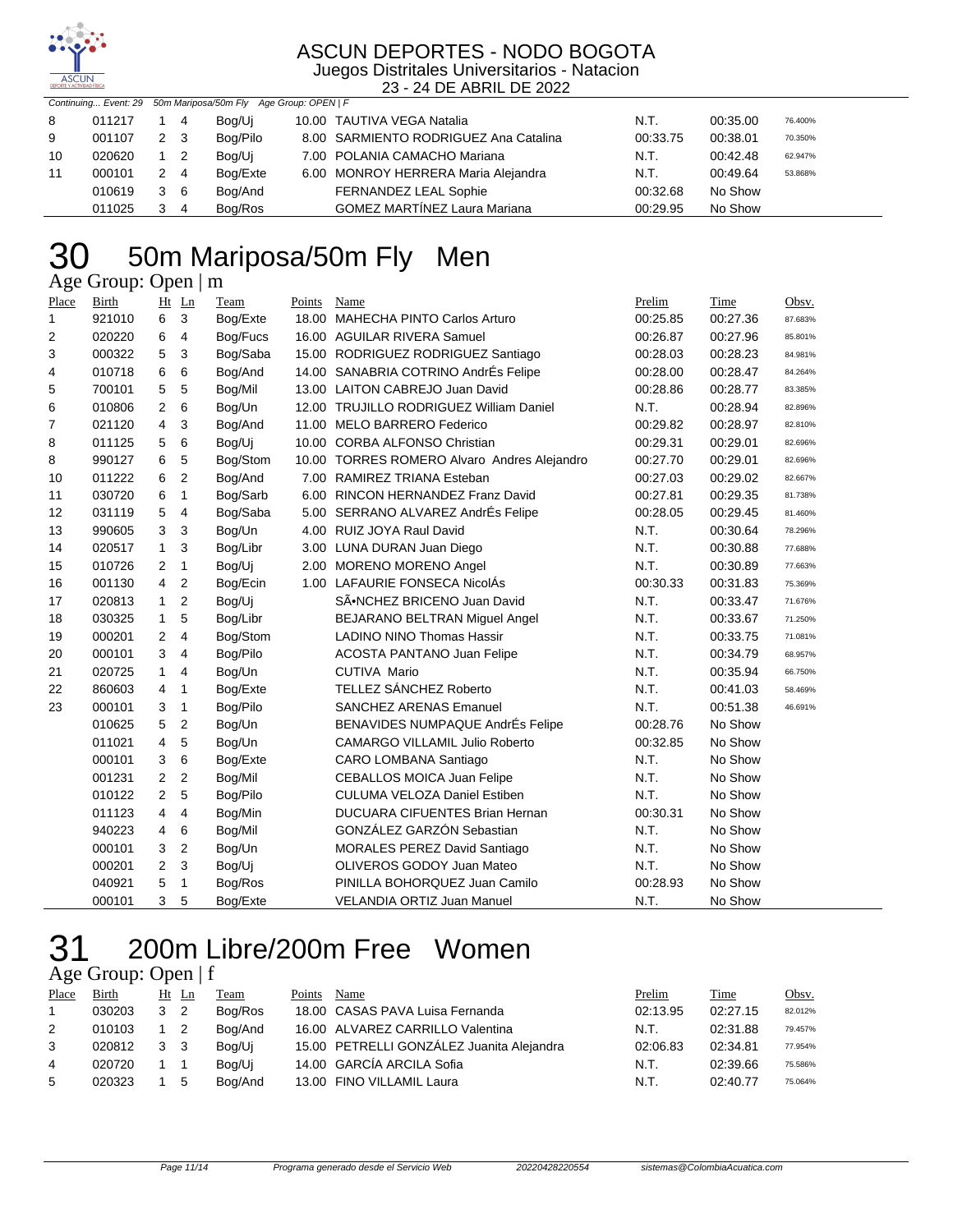

Juegos Distritales Universitarios - Natacion 23 - 24 DE ABRIL DE 2022

|   |        |                | Continuing Event: 31 200m Libre/200m Free Age Group: OPEN   F |          |  |                                       |          |          |         |
|---|--------|----------------|---------------------------------------------------------------|----------|--|---------------------------------------|----------|----------|---------|
| 6 | 700101 | $2 \quad 3$    |                                                               | Bog/Mil  |  | 12.00 MARTÍNEZ TORRES MarÍa Camila    | 02:48.76 | 03:00.07 | 67.018% |
| 7 | 000101 | $2 \quad 1$    |                                                               | Bog/Stom |  | 11.00 AREVALO NIÑO Luara Maria        | N.T.     | 03:02.69 | 66.057% |
|   | 120419 | 2 4            |                                                               | Bog/Un   |  | ALVAREZ RINCON MarÍa Alejandra        | 02:48.76 | No Show  |         |
|   | 001008 | $3 \quad 4$    |                                                               | Bog/Un   |  | <b>BRACCIA POLANIA Gaia Francesca</b> | 02:10.92 | No Show  |         |
|   | 050103 | $3 \quad 1$    |                                                               | Bog/Ecin |  | <b>CIFUENTES MELO Lucy Alejandra</b>  | 02:26.60 | No Show  |         |
|   | 031101 | $3\quad 6$     |                                                               | Bog/Ros  |  | DUARTE SANABRIA Sofia                 | 02:32.62 | No Show  |         |
|   | 010619 | 3              | 5                                                             | Bog/And  |  | FERNANDEZ LEAL Sophie                 | 02:22.15 | No Show  |         |
|   | 000101 | $1 \quad 3$    |                                                               | Bog/Saba |  | <b>HERNANDEZ PARDO Angie Vanessa</b>  | N.T.     | No Show  |         |
|   | 000101 | 2 <sub>5</sub> |                                                               | Bog/Exte |  | <b>HUERTAS MOLINA Liseth Natalia</b>  | N.T.     | No Show  |         |
|   | 001112 |                | 4                                                             | Bog/Ros  |  | MALDONADO VELASQUEZ Silvia Paola      | N.T.     | No Show  |         |
|   | 000101 | $2\quad 6$     |                                                               | Bog/Exte |  | <b>MONROY HERRERA Maria Alejandra</b> | N.T.     | No Show  |         |
|   | 000101 | 2 <sub>2</sub> |                                                               | Bog/Min  |  | <b>MORENO LEON Angie Viviana</b>      | N.T.     | No Show  |         |
|   | 120410 |                | 6                                                             | Bog/Mil  |  | RAMOS MALDONADO Daniela Alejandra     | N.T.     | No Show  |         |

### 200m Libre/200m Free Men 200m LI<br>Age Group: Open | m

| Place | Birth  | Ht            | Ln | Team     | Points | Name                                     | Prelim   | Time     | Obsv.   |
|-------|--------|---------------|----|----------|--------|------------------------------------------|----------|----------|---------|
|       | 030410 | 3             | 5  | Bog/Mil  | 18.00  | PANTOJA AVILA Luis Felipe                | 02:02.02 | 02:01.99 | 89.409% |
| 2     | 980730 | 3             | 4  | Bog/Libr | 16.00  | <b>MEDINA RINCON Rafael AndrÉs</b>       | 01:58.96 | 02:02.47 | 89.059% |
| 3     | 900101 | 3             | 6  | Bog/Un   |        | 15.00 LEON VALVUENA Jorge AndrÉs         | 02:05.92 | 02:02.90 | 88.747% |
| 4     | 010225 | $2^{\circ}$   | 5  | Bog/And  |        | 14.00 SERRANO BAQUERO Javier Esteban     | 02:17.82 | 02:05.27 | 87.068% |
| 5     | 040626 | 3             | 2  | Bog/And  |        | 13.00 OROZCO DIAZ AndrÉs Felipe          | 02:01.91 | 02:07.90 | 85.278% |
| 6     | 971214 | $\mathbf{2}$  | 6  | Bog/Stom | 12.00  | MOLINA MEDINA NicolÂ.                    | N.T.     | 02:16.20 | 80.081% |
| 7     | 030727 | 3             | 1  | Bog/Uj   |        | 11.00 CASTRO ALZATE Santiago             | 02:04.20 | 02:19.01 | 78.462% |
| 8     | 020813 | 1             | 5  | Bog/Ui   |        | 10.00 SÃ.NCHEZ BRICENO Juan David        | N.T.     | 02:31.42 | 72.031% |
| 9     | 970211 | $\mathcal{P}$ | 1  | Bog/Mil  | 8.00   | <b>GARAVITO CHAPARRO Christian David</b> | 02:20.07 | 02:37.09 | 69.432% |
| 10    | 030325 | $1 \quad$     | 1  | Bog/Libr | 7.00   | BEJARANO BELTRAN Miguel Angel            | N.T.     | 02:41.75 | 67.431% |
|       | 031221 | 2             | 4  | Bog/And  |        | <b>CAMARGO CAMARGO Gonzalo Enrique</b>   | 02:10.30 | No Show  |         |
|       | 011123 | $\mathcal{P}$ | 2  | Bog/Min  |        | DUCUARA CIFUENTES Brian Hernan           | 02:13.57 | No Show  |         |
|       | 000101 | 1             | 2  | Bog/Stom |        | <b>GUZMAN MEDINA Alejandro</b>           | N.T.     | No Show  |         |
|       | 021230 | 2             | 3  | Bog/Mil  |        | LASSO RAMIREZ Santiago                   | 02:07.89 | No Show  |         |
|       | 000101 | 1             | 4  | Bog/Min  |        | <b>TORRES Edwin Stiven</b>               | N.T.     | No Show  |         |
|       | 000101 |               | 3  | Bog/Exte |        | VELANDIA ORTIZ Juan Manuel               | N.T.     | No Show  |         |

# 33 100m Espalda/100m Back Women

|                | Age Group: Open $ f $ |                |                |          |        |                                     |          |          |         |  |  |
|----------------|-----------------------|----------------|----------------|----------|--------|-------------------------------------|----------|----------|---------|--|--|
| Place          | Birth                 |                | Ht Ln          | Team     | Points | Name                                | Prelim   | Time     | Obsv.   |  |  |
| 1              | 030203                | $2 \quad 3$    |                | Bog/Ros  |        | 18.00 CASAS PAVA Luisa Fernanda     | 01:07.92 | 01:11.20 | 85.787% |  |  |
| $\overline{2}$ | 010619                | $2 \quad 4$    |                | Bog/And  |        | 16.00 FERNANDEZ LEAL Sophie         | 01:11.39 | 01:11.45 | 85.486% |  |  |
| 3              | 031101                | $2 \quad 1$    |                | Bog/Ros  | 15.00  | DUARTE SANABRIA Sofia               | 01:17.62 | 01:15.98 | 80.390% |  |  |
| 4              | 011008                | $\mathbf{2}$   | $\overline{2}$ | Bog/Un   | 14.00  | <b>MOLANO ZARATE Daniela</b>        | 01:12.15 | 01:16.77 | 79.562% |  |  |
| 5              | 040511                | 2 <sub>5</sub> |                | Bog/Mil  |        | 13.00 VILLAMARIN GONZÁLEZ Valeria   | 01:14.81 | 01:16.80 | 79.531% |  |  |
| 6              | 011217                | 2              | - 6            | Bog/Ui   |        | 12.00 TAUTIVA VEGA Natalia          | 01:18.55 | 01:19.45 | 76.879% |  |  |
| 7              | 020720                | $1\quad 6$     |                | Bog/Ui   |        | 11.00 GARCÍA ARCILA Sofia           | N.T.     | 01:20.61 | 75.772% |  |  |
| 8              | 010408                | 1 1            |                | Bog/Un   |        | 10.00 MELO BARRERA Mariana          | N.T.     | 01:21.21 | 75.212% |  |  |
| 9              | 020330                | 1              | -4             | Bog/And  | 8.00   | <b>CONTRERAS ABRIL Sofia</b>        | 01:25.69 | 01:26.59 | 70.539% |  |  |
| 10             | 030326                | $1 \quad 3$    |                | Bog/Ecin | 7.00   | ORTIZ VELASQUEZ Karen Natalia       | 01:18.73 | 01:27.32 | 69.950% |  |  |
| 11             | 000101                |                | 5              | Bog/Stom |        | 6.00 AREVALO NIÑO Luara Maria       | N.T.     | 01:58.61 | 51.497% |  |  |
|                | 700101                |                | $\overline{2}$ | Bog/Mil  |        | <b>MARTÍNEZ TORRES María Camila</b> | N.T.     | No Show  |         |  |  |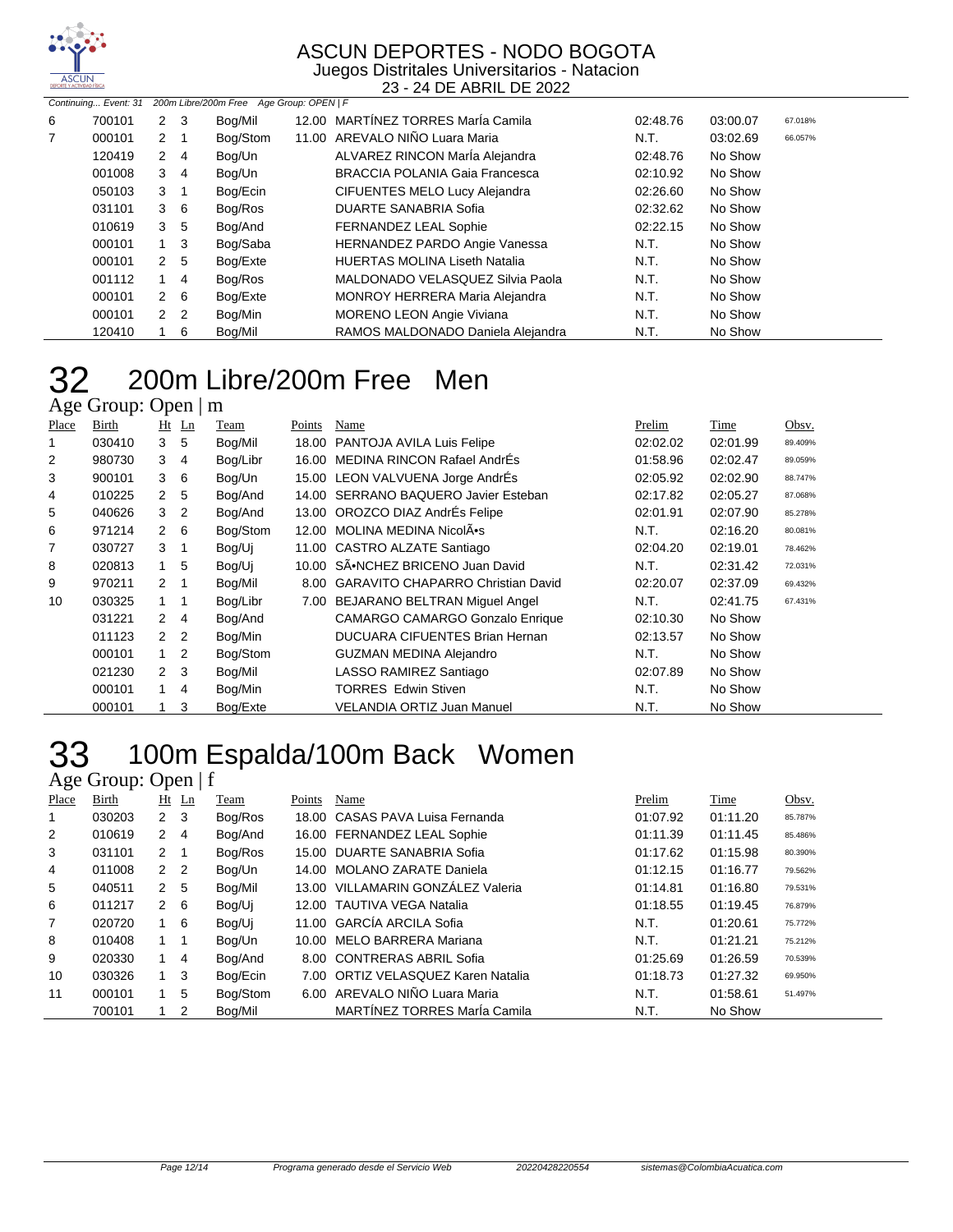

## 34 100m Espalda/100m Back Men

|                | Age Group: Open $\mid$ m |                |                |          |        |                                      |          |          |         |  |  |  |
|----------------|--------------------------|----------------|----------------|----------|--------|--------------------------------------|----------|----------|---------|--|--|--|
| Place          | Birth                    |                | $Ht$ Ln        | Team     | Points | Name                                 | Prelim   | Time     | Obsv.   |  |  |  |
| 1              | 040217                   | $\overline{2}$ | 4              | Bog/And  |        | 18.00 PULIDO VALERO Santiago AndrÉs  | 01:03.33 | 01:02.08 | 88.402% |  |  |  |
| $\overline{2}$ | 011025                   | $\mathbf{2}$   | $\overline{2}$ | Bog/And  |        | 16.00 LONDOÑO VELEZ Tomas            | 01:05.57 | 01:03.74 | 86.100% |  |  |  |
| 3              | 700101                   | 2              | -5             | Bog/Sarb |        | 15.00 DAZA SIERRA Julian Eduardo     | 01:05.77 | 01:04.23 | 85.443% |  |  |  |
| 4              | 030410                   | 2              | -3             | Bog/Mil  |        | 14.00 PANTOJA AVILA Luis Felipe      | 01:01.60 | 01:04.50 | 85.085% |  |  |  |
| 5              | 031119                   |                | -3             | Bog/Saba |        | 13.00 SERRANO ALVAREZ AndrÉs Felipe  | 01:08.18 | 01:07.17 | 81.703% |  |  |  |
| 6              | 010718                   | $2 \quad 1$    |                | Bog/And  |        | 12.00 SANABRIA COTRINO AndrÉs Felipe | 01:06.97 | 01:09.03 | 79.502% |  |  |  |
| 7              | 001130                   |                | $\overline{4}$ | Bog/Ecin |        | 11.00 LAFAURIE FONSECA NicolÁs       | 01:10.16 | 01:15.79 | 72.411% |  |  |  |
| 8              | 000101                   |                | 5              | Bog/Un   |        | 10.00 SALAZAR APONTE Daniel Ernesto  | N.T.     | 01:31.70 | 59.847% |  |  |  |
|                | 000101                   |                | $\overline{2}$ | Bog/Exte |        | CARO LOMBANA Santiago                | N.T.     | No Show  |         |  |  |  |
|                | 940223                   | $\mathbf{2}$   | 6              | Bog/Mil  |        | GONZÁLEZ GARZÓN Sebastian            | 01:07.07 | No Show  |         |  |  |  |
|                | 010312                   |                |                | Bog/Mil  |        | MUÑOZ COTES Willmar Arley            | N.T.     | No Show  |         |  |  |  |

#### 35 200m Pecho/200m Breast Women Age Group: Open | f

|       | $-25$ $-20$ $-1$ $-1$ |                |          |        |                                     |          |          |         |
|-------|-----------------------|----------------|----------|--------|-------------------------------------|----------|----------|---------|
| Place | Birth                 | Ht Ln          | Team     | Points | Name                                | Prelim   | Time     | Obsv.   |
|       | 010917                |                | Boa/And  |        | 18.00 PARRA MEDAGLIA Maria          | 02:50.35 | 03:08.66 | 81.204% |
|       | 010928                | $\overline{2}$ | Bog/Bosg |        | 16.00 ALDANA ARCINIEGAS Angie Sofia | N.T.     | 03:23.28 | 75.364% |
|       | 011025                | 4              | Bog/Ros  |        | <b>GOMEZ MARTINEZ Laura Mariana</b> | 02:54.01 | No Show  |         |
|       |                       |                |          |        |                                     |          |          |         |

# 36 200m Pecho/200m Breast Men

Age Group: Open | m

| Place          | Birth  | $Ht$ Ln              |                | Team     | Points | Name                                | Prelim   | <b>Time</b> | Obsv.   |
|----------------|--------|----------------------|----------------|----------|--------|-------------------------------------|----------|-------------|---------|
|                | 921010 | $2 \quad 3$          |                | Bog/Exte |        | 18.00 MAHECHA PINTO Carlos Arturo   | 02:14.30 | 02:29.90    | 87.805% |
| $\overline{2}$ | 000819 |                      | - 2            | Bog/Un   |        | 16.00 ARANGO MEDINA Sebastian       | N.T.     | 02:32.57    | 86.269% |
| 3              | 040921 |                      | -3             | Bog/Ros  |        | 15.00 PINILLA BOHORQUEZ Juan Camilo | 02:37.64 | 02:37.93    | 83.341% |
| 4              | 000229 | 2                    | $\overline{4}$ | Bog/Stom |        | 14.00 GONZÃ.LEZ CARMONA Oscar Ivan  | 02:28.54 | 02:39.61    | 82.464% |
| 5              | 000101 |                      | 4              | Bog/And  |        | 13.00 TELLO CLAVIJO Manuel Ricardo  | N.T.     | 02:50.34    | 77.269% |
| 6              | 011125 | 2                    | - 2            | Bog/Uj   |        | 12.00 CORBA ALFONSO Christian       | 02:47.72 | 03:01.45    | 72.538% |
|                | 011025 | $\mathbf{2}^{\circ}$ | 5              | Bog/And  |        | LONDOÑO VELEZ Tomas                 | 02:58.83 | No Show     |         |
|                | 010312 |                      | 5              | Bog/Mil  |        | MUÑOZ COTES Willmar Arley           | N.T.     | No Show     |         |
|                | 860603 | $\mathbf{2}$         | - 6            | Bog/Exte |        | TELLEZ SÁNCHEZ Roberto              | N.T.     | No Show     |         |
|                | 030627 | 2                    |                | Bog/And  |        | VILLAMARIN AMEZQUITA Sergio AndrÉs  | 03:02.38 | No Show     |         |

### 37 4X50m Libre/4X50m Free Women

| Age Group: Open   f |  |
|---------------------|--|
|                     |  |

| Place | Birth   | Ht | Ln | Team    | Points | Name                                                                                                                                  | Prelim | T.1th.Relay | T.Team   | Obsv.   |
|-------|---------|----|----|---------|--------|---------------------------------------------------------------------------------------------------------------------------------------|--------|-------------|----------|---------|
|       | RF03702 |    | 3  | Bog/And | 36.00  | Opef Ramirez Martin Laura Sofia<br>Opef Alvarez Carrillo Valentina<br>Opef Cadena Guerrero Kelly Daniela<br>Opef Fino Villamil Laura  | N.T.   | N.T.        | 02:00.94 | 90.954% |
| 2     | RF03701 |    |    | Bog/Un  | 32.00  | Opef Melo Barrera Mariana<br>Opef Molano Zarate Daniela<br>Opef Alvarez Rincon MarÍa Alejandra<br>Opef Braccia Polania Gaia Francesca | N.T.   | N.T.        | 02:03.09 | 89.366% |
| 3     | RF03703 |    | 4  | Bog/Uj  | 30.00  | Opef Tautiva Vega Natalia<br>Opef Polania Camacho Mariana<br>Opef García Arcila Sofia<br>Opef Petrelli GonzÁlez Juanita Alejandra     | N.T.   | N.T.        | 02:08.31 | 85.730% |